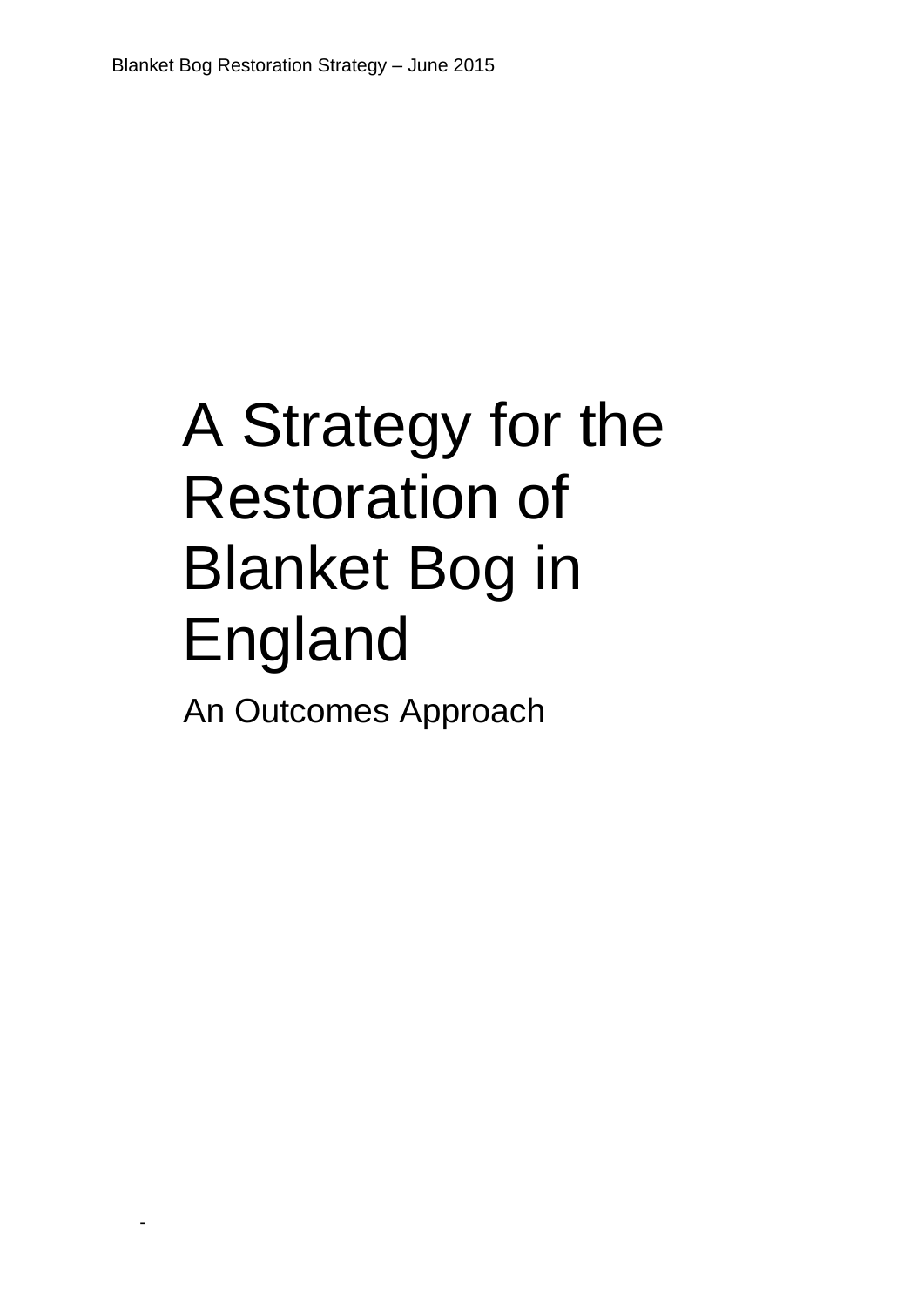## A Strategy for the Restoration of Blanket **Bog in England**

## **Contents**

| 1. |                                                                                     |
|----|-------------------------------------------------------------------------------------|
| 2. |                                                                                     |
| 3. |                                                                                     |
| 4. |                                                                                     |
|    |                                                                                     |
|    |                                                                                     |
|    | Management of Blanket Bog for reasons other than its Restoration                    |
|    |                                                                                     |
| 5. |                                                                                     |
|    |                                                                                     |
|    |                                                                                     |
|    |                                                                                     |
|    |                                                                                     |
|    |                                                                                     |
|    |                                                                                     |
|    |                                                                                     |
|    |                                                                                     |
| 6. | The Outcomes Approach – how will this strategy make a difference on the ground?  17 |
|    |                                                                                     |
|    |                                                                                     |
|    |                                                                                     |
| 7. |                                                                                     |
| 8. |                                                                                     |
| 9. |                                                                                     |
|    |                                                                                     |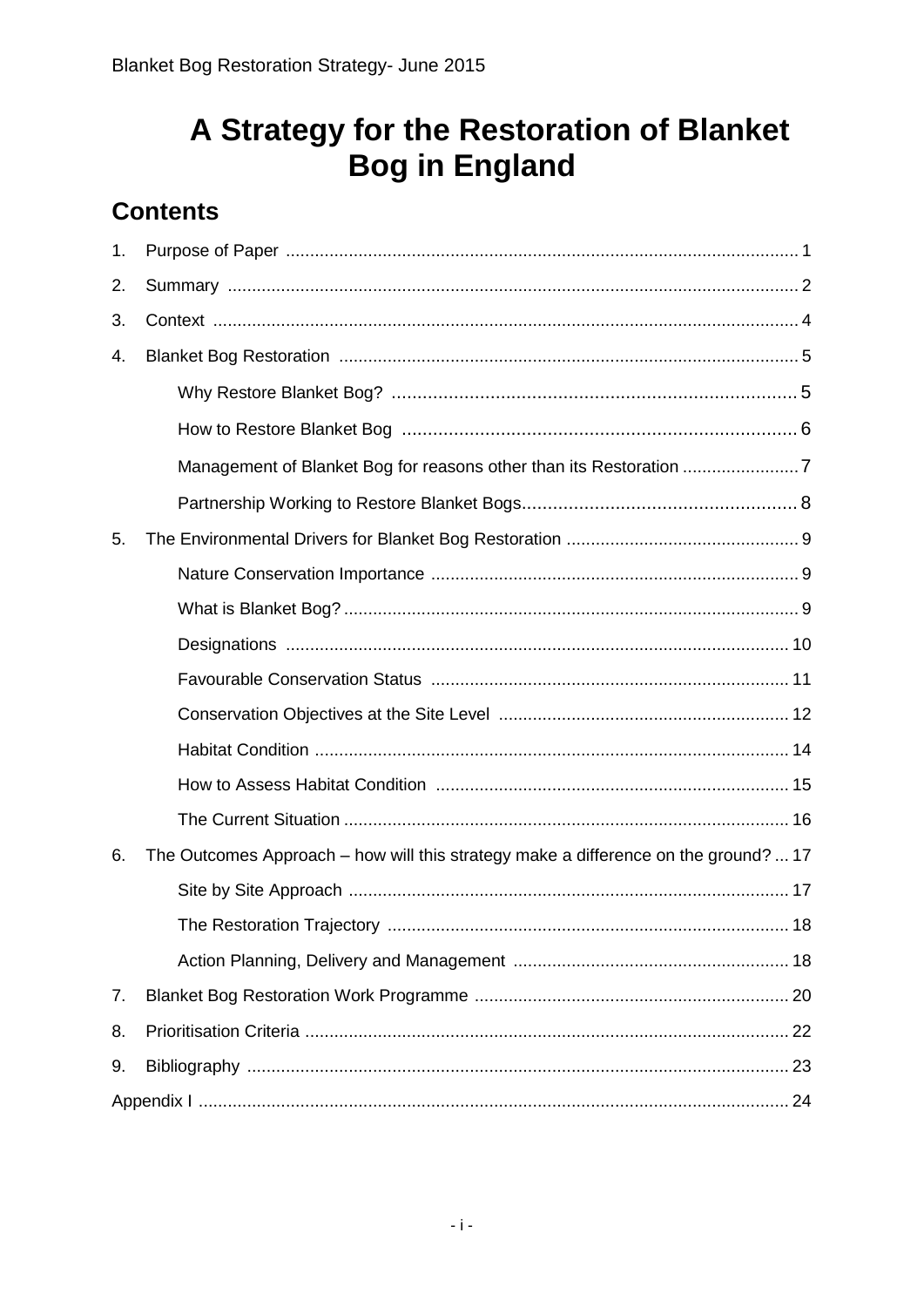## <span id="page-2-0"></span>1. **Purpose of Paper**

- 1.1 This paper sets out a strategy for blanket bog restoration in the English uplands founded on a shared commitment to work collaboratively amongst landowners, land managers and stakeholders to achieve sustainable outcomes.
- 1.2 The overarching vision for this Blanket Bog Restoration Strategy is to:
	- Maintain or restore blanket bog to provide for its characteristic flora and fauna to Favourable Conservation Status (FCS);
	- Recognise the essential role that landowners and managers play and that inspiring and fully engaging people in delivering multiple outcomes will be key to achieving success;
	- Restoring or enhancing the range of ecosystem benefits relevant for each site;
	- Build and support sustainable businesses in the uplands which have adapted to work in harmony with the requirements of well-functioning blanket bog.
- 1.3 The Restoration Strategy is informed by the 2013 Review of Uplands Evidence<sup>1</sup> and supplementary work; this work continues, in particular serving to draw together experiential evidence, in order to develop more rounded and effective guidance for upland land management.
- <span id="page-2-1"></span>1.4 This paper describes an approach based around developing shared outcomes and trajectory rationale which will be used to progress blanket bog restoration and then sets out the prioritisation framework which will be used to determine annual Blanket Bog Restoration Work Programmes. It sets out a strategy to achieve blanket bog restoration and multiple outcomes and outlines the ways of working which will have to be compliant with the legal framework.

<sup>1</sup> <sup>1</sup> <http://publications.naturalengland.org.uk/category/5968803>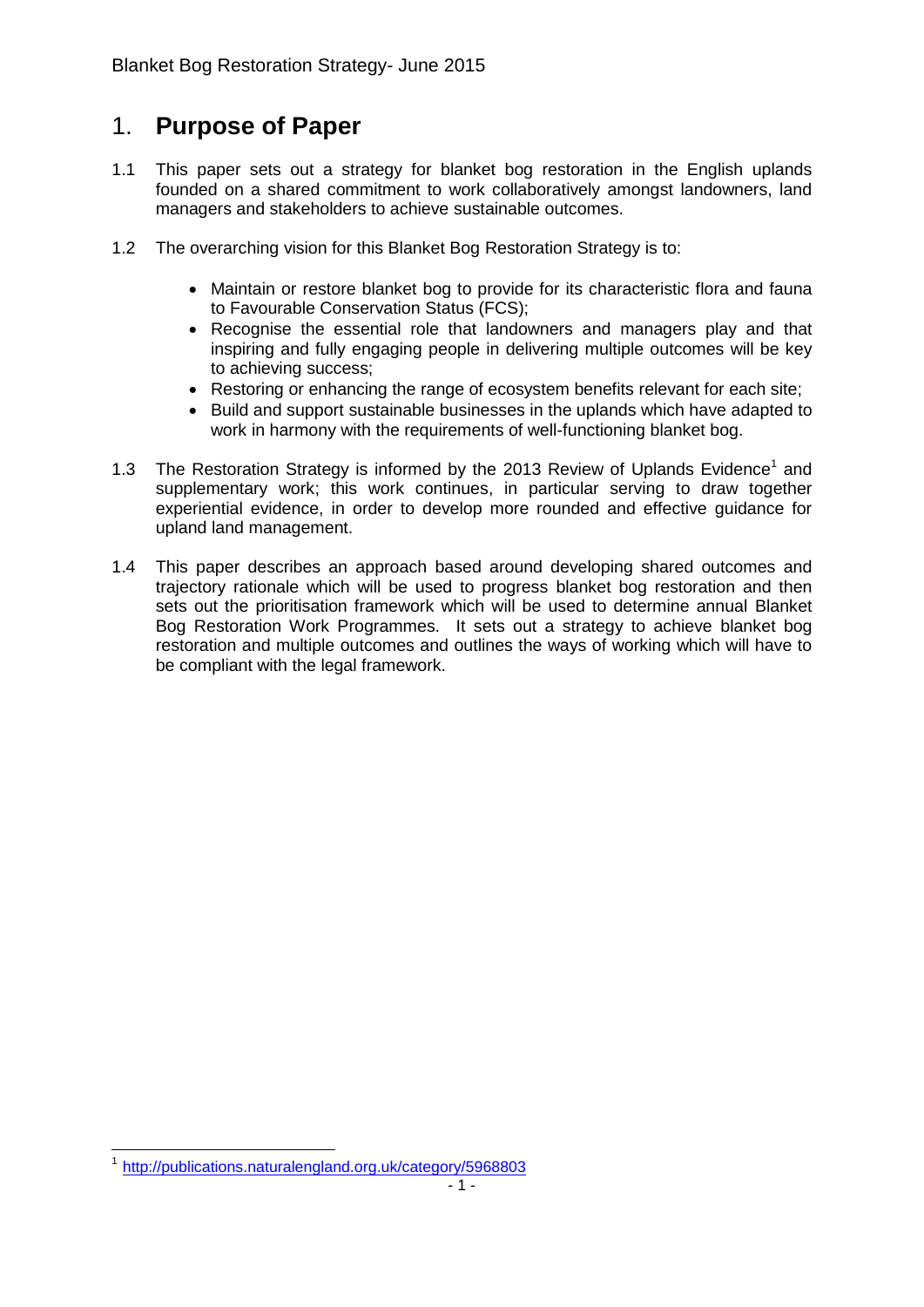## **2. Summary**

- 2.1 The English uplands contain some of our most iconic landscapes as well as a range of internationally important habitats and species. Much of the special interest in our uplands is a product of the stewardship provided by landowners and stakeholders over many generations.
- 2.2 The majority of England's blanket bogs are designated to recognise their important nature conservation interest. The current condition of most of our blanket bogs is Unfavourable Recovering. Restoration is required with continued ongoing positive management to keep blanket bog sites on this recovery trajectory and ultimately achieve well-functioning blanket bog with multiple social, economic and environmental benefits. Blanket bog habitats will take many years to restore and therefore are likely to make a modest additional contribution to the Biodiversity 2020 Outcome 1A for 50% of SSSIs to be in Favourable Condition. Blanket bogs will however make a significant contribution to the achievement of other elements of Biodiversity 2020 Outcome 1A through positive steps to maintain 95% by area of SSSI assessed as Unfavourable Recovering and the 90% of Priority Habitat in Unfavourable Recovering or better condition Outcome which includes blanket bog outside the designated sites network. Therefore, positive management action on blanket bogs to achieve tangible progress on the recovery trajectory is very important to Biodiversity 2020 Outcome 1A.
- 2.3 The 2013 Review of Upland Evidence found no evidence that blanket bogs could not be restored. However, each situation will need to be considered on its own merits and there may be considerations (e.g social, cultural, political or economic) which mean that blanket bog restoration on an individual site is not progressed.
- 2.4 Collaboration between landowners and stakeholders will be key to achieving sustainable outcomes. This Strategy seeks to build on the Outcomes Approach developed at the Defra Upland Stakeholder Forum and piloted through five "Bogathon" events during 2014 at which key stakeholders reached good consensus on core objectives for blanket bog restoration and built a real understanding of the actions required to achieve those objectives and the implications for the multiple interests.
- 2.5 Blanket bog restoration is likely to take many years. The timescales to restore blanket bog, implement management changes and facilitate business adaptations will require long-term positive working relationships with a clear range of objectives established at the outset in a Site Restoration Plan.
- 2.6 Each Site Restoration Plan will outline the suite of mutually-agreed outcomes and will determine the interventions required and milestones to measure progress towards the delivery of each of these outcomes.
- 2.7 The trajectory within each Site Restoration Plan will indicate, for the biodiversity outcomes, what physical changes should be expected in the recovery of its blanket bog as a result of restoration, and the agreed milestones to quantify this recovery.
- 2.8 There are legal and policy drivers to protect and restore our valuable nature conservation habitats. The vision of this Blanket Bog Restoration Strategy is to work collaboratively within the parameters of these legal drivers to gain consensus for changes in land management practices to make tangible progress on blanket bog restoration. Regulation, in the form of routine adherence to legal requirements, is a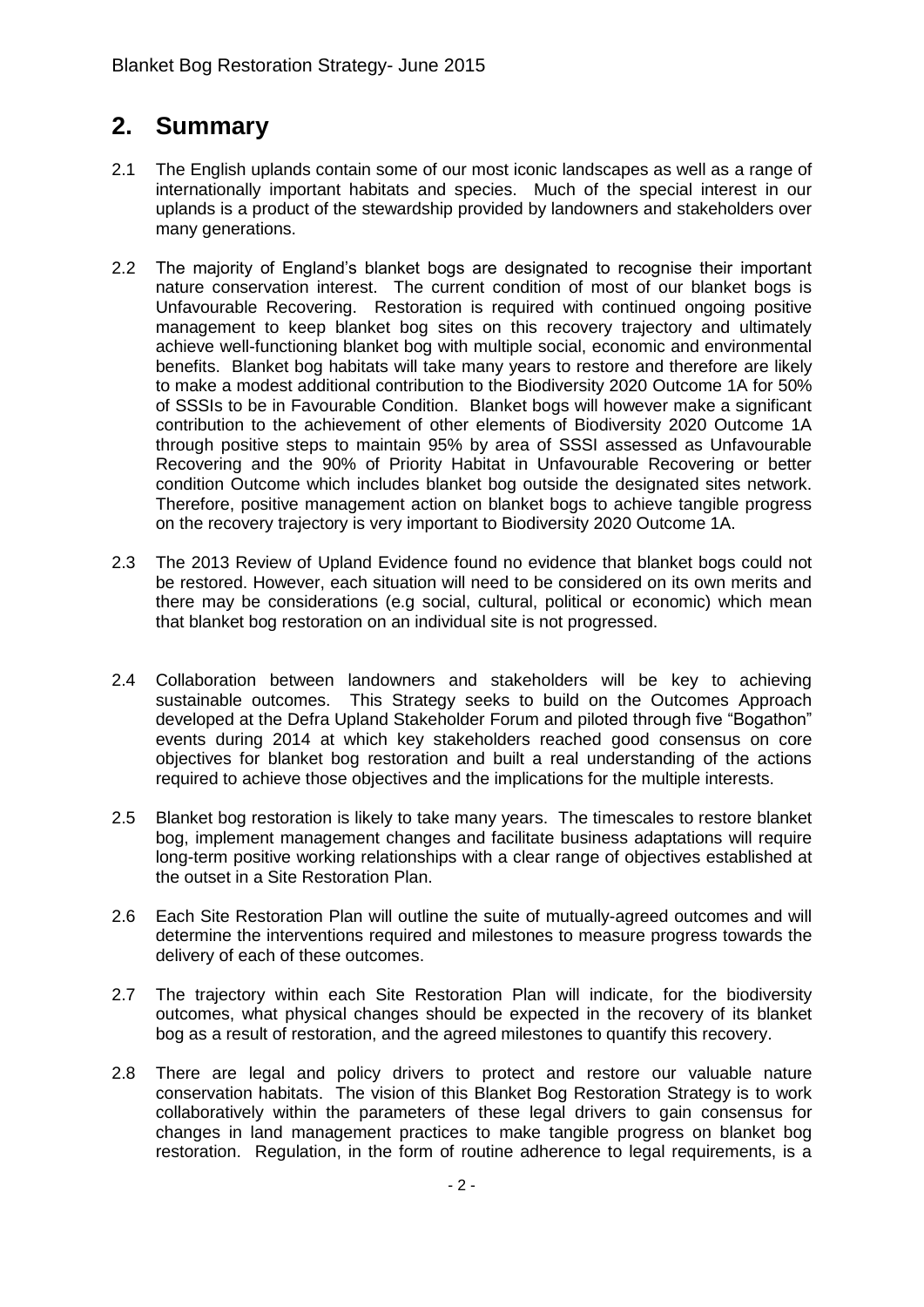<span id="page-4-0"></span>constructive and understood part of designated land management practice. Whilst the ambition is that work conducted under this Strategy will demonstrate best practice in collaborative working using the Outcomes Approach, regulatory enforcement powers are an important tool to be used where required. However, should disputes emerge which can only be resolved using regulatory or enforcement action, this will signal a regrettable failure of collaboration and dialogue between the parties locally.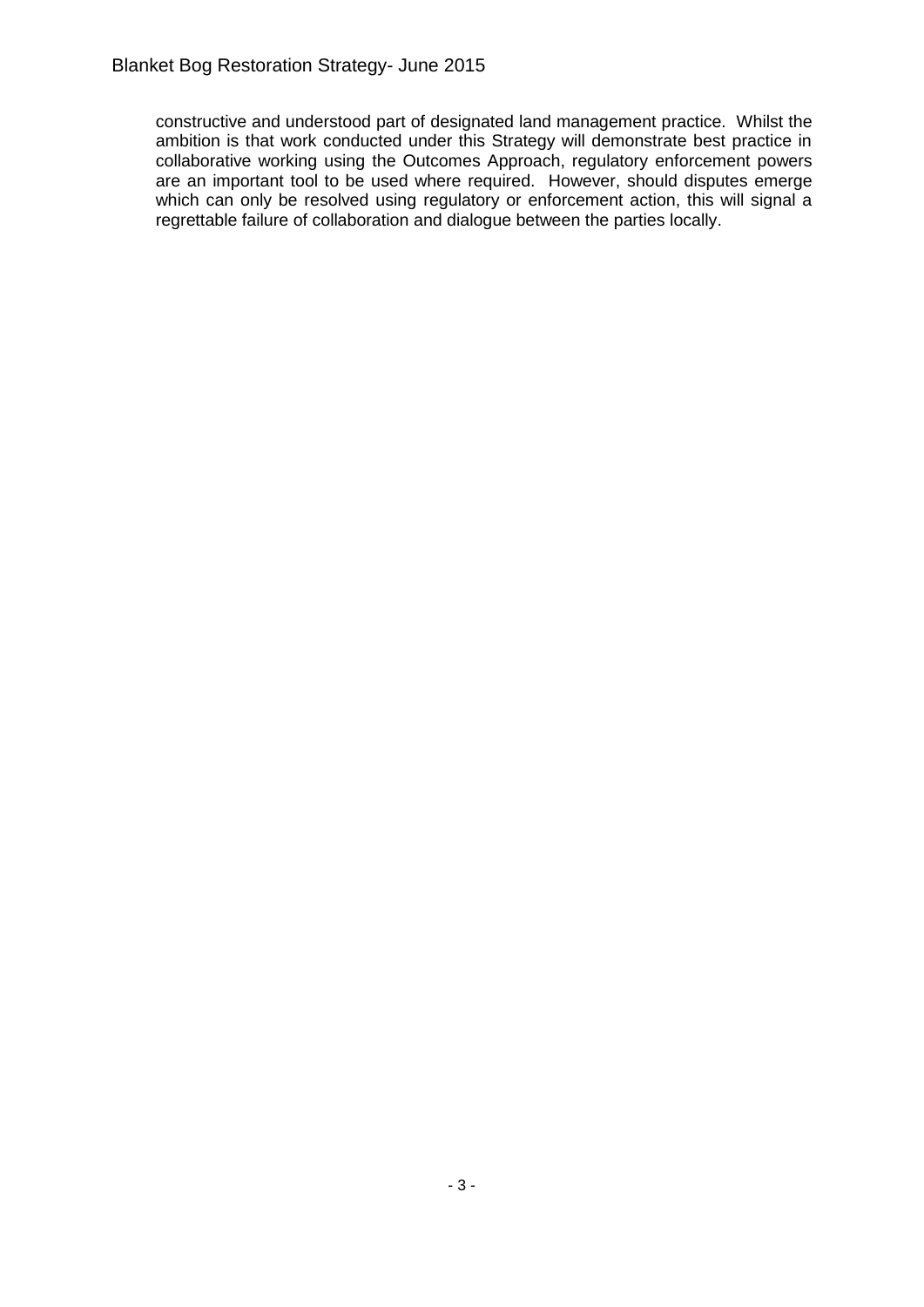## **3. Context**

- 3.1 The English uplands contain some of our most iconic landscapes. Upland landscapes have fascinated and inspired artists and writers for centuries. Whether as a setting for classic literature such as Wuthering Heights, or the Hounds of the Baskervilles or the paintings of JMW Turner, uplands hold a special place in our cultural heritage and provide inspirational landscapes for a wide range of recreational pursuits.
- 3.2 The English uplands support a range of internationally important habitats and species, some of which exist only in the uplands. Well-managed uplands provide society with a range of social, economic and environmental benefits including:
	- flood management, and water supply;
	- carbon storage and climate regulation;
	- food production.
- 3.3 Much of the English uplands are in private ownership. The pattern of land tenure is often complex with land managed in hand or through tenancies. More than a third of moorlands are registered commons. These complexities need to be considered when seeking to agree any changes to land management practice.
- 3.4 The primary land uses are livestock grazing, for which the uplands make a vital contribution to the UK industry, and shooting for grouse and other game birds. Forestry is also a significant land use. The support of landowners, hill farmers, commoners, partners and other stakeholders will be essential to securing truly sustainable outcomes. Much of the special interest in our uplands is a product of the stewardship provided by landowners and other stakeholders, over many generations; the future of these habitats and landscapes depends on us putting in place regimes that build on this historic motivation and provide a long-term future for those who work on the land. Collectively, we need to find ways in which multiple public benefits, particularly the important nature conservation interests and ecosystem services, can be achieved alongside realising a healthy and viable future for the land management industry capable of supporting the management of peatland for their full range of benefits.
- <span id="page-5-0"></span>3.5 Building consensus in the uplands will help to secure sustainable, long-term land management changes which deliver conservation outcomes. Active blanket bog restoration is required on a huge scale to improve site condition and deliver Favourable Conservation Status (FCS). The knowledge and experience of land managers and stakeholders is vital in developing techniques for restoration which are compatible with local conditions. A programme of proactive measures will be required which can work alongside existing land management operations to improve the extent and condition of peat forming plant communities. Achieving this level of positive management without the active cooperation of the land manager would be extremely difficult. This approach will build on the existing contributions of the specialist peatland restoration partnerships, which will continue to play a vital role in delivery.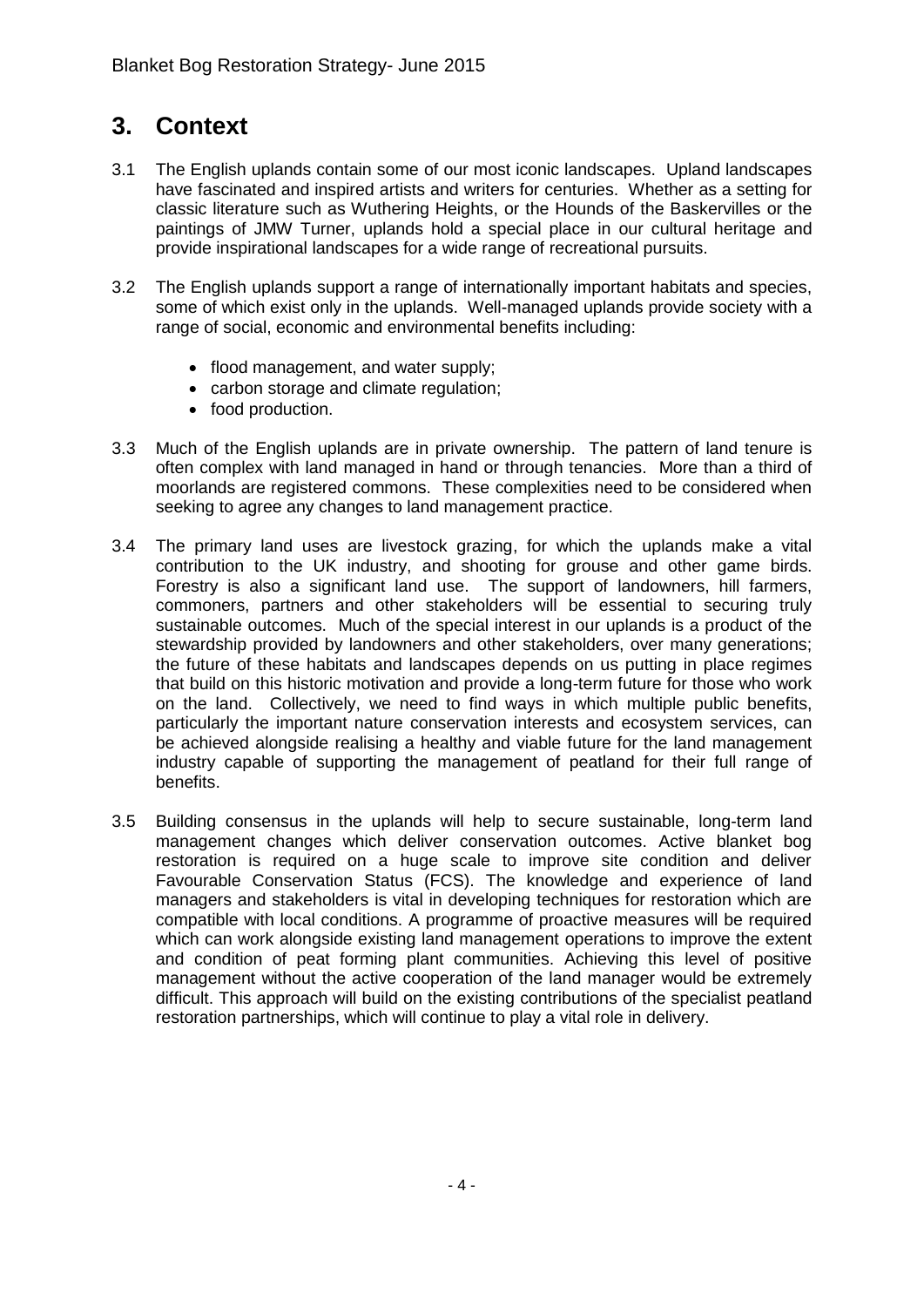## **4. Blanket Bog Restoration**

#### <span id="page-6-0"></span>*Why Restore Blanket Bog?*

- 4.1 Degradation of blanket bogs affects how they function, provide a range of ecosystem services (e.g food production, carbon storage, water quality and flow attenuation, recreational opportunities for health and wellbeing, and benefits to the tourism industry) and respond to climate change. This Strategy outlines an approach to achieve multiple outcomes through blanket bog restoration and the various drivers which will need to be considered.
- 4.2 Restoration in this context means the implementation of a range of capital projects and / or annual management changes through which a blanket bog positively changes over time towards or achieving the goal of becoming well-functioning blanket bog with extensive peat-forming vegetation.
- 4.3 There are important socio-economic reasons to restore blanket bog and its ecosystem services. The uplands are an important part of England's livestock industry, and large populations of grouse (and other game birds) are maintained for the shooting industry. Blanket bog vegetation is a central part of sustaining these regimes.
- 4.4 In addition, the nature conservation and landscape interests of the uplands provide a quality setting for public access, recreation and inspiration with the potential for human health benefits. There are an estimated 60 million day visits to mountain, hill and moorland with significant implications for the local tourist trade; tourism brings an estimated £1.78bn to England's upland National Parks. Well-functioning blanket bog has been shown to attenuate the speed at which water moves downstream and thereby might contribute to reducing flood risk. An estimated 70% of the UK's drinking water is collected from upland catchments. Well-functioning blanket bog reduces the risk of dissolved organic carbon passing into water courses and the subsequent costs of clean up downstream. The English peatlands are a significant carbon store, holding an estimated 584 million tonnes of carbon which is equivalent to 2.14 billion tonnes of  $CO<sub>2</sub>$  or approximately 5 years of England's total annual carbon emissions<sup>2</sup>. Restoration of blanket bog safeguards this important function turning degraded bogs which emit  $CO<sub>2</sub>$  into healthy bogs which capture and store  $CO<sub>2</sub>$ .
- 4.5 The Habitats Directive<sup>3</sup> means we have undertaken to maintain or restore and avoid deterioration or remedy historic deterioration of habitats such as blanket bog. This means adopting positive management practices which support the habitat's needs. Restoration of blanket bog will also contribute to UK commitments under the Water Framework Directive<sup>4</sup> most notably to achieve good ecological status and to prevent further deterioration (from a 2008 baseline) to the quality of water intended for public water supply. Blanket bog restoration will also make contributions to the policy drivers of Biodiversity 2020 particularly Outcome  $1A<sup>5</sup>$  the achievement of 90% of Priority Habitats (within and outside designated sites) in Unfavourable Recovering condition and 50% of SSSIs restored to Favourable condition whilst maintaining 95% of SSSIs in

<sup>1</sup> <sup>2</sup> Natural England, 2010

<sup>3</sup> EC **Habitats Directive** (Council Directive 92/43/EEC on the Conservation of natural habitats and of wild fauna and flora)

<sup>&</sup>lt;sup>4</sup> Directive 2000/60/EC of the European Parliament and of the Council establishing a framework for the Community action in the field of water policy.<br>5 1A. Better wildlife habitats with 90% of priority habitats in favourable or recovering condition and at least 50% of SSSIs in favourable condition, while

maintaining at least 95% in favourable or recovering condition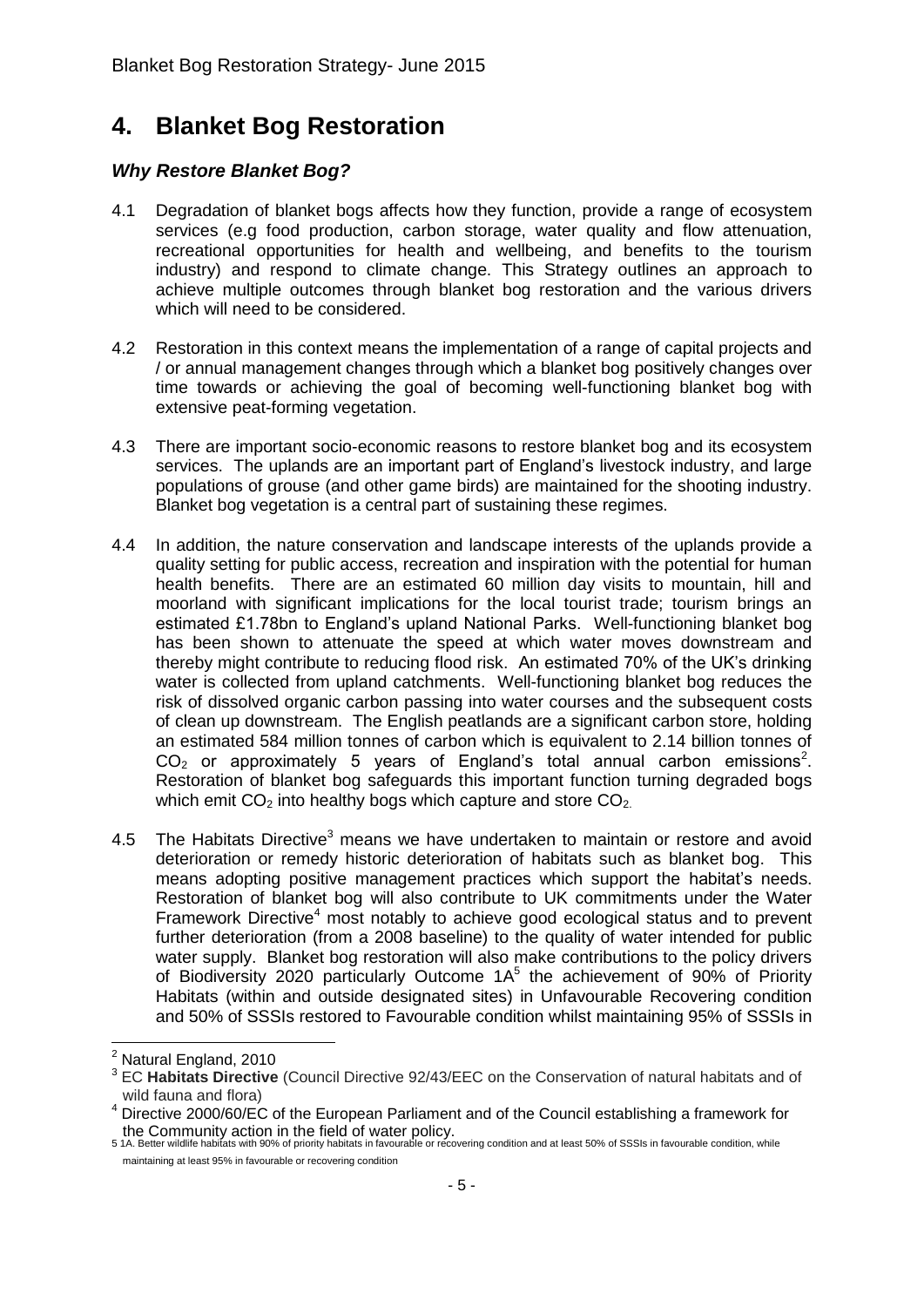Unfavourable Recovering Condition. Agri-environment schemes provide a mechanism by which to achieve these obligations.

- 4.6 The UK Government reports on the condition of our important habitats to the European Commission every 6 years. The most recent report $6$  for the period 2007-12 noted for blanket bog that whilst the range was 'favourable', area was 'decreasing' and structure and function and future prospects are 'bad' giving an overall assessment of 'unfavourable bad'. The assessment noted that this was mostly due to human impacts. The requirement to restore blanket bog habitat is supported by this assessment.
- 4.7 If we do not deliver tangible improvements to FCS assessment of blanket bog and condition improvements on designated sites not only will we not realise the social, economic and environmental benefits which are at the heart of the outcomes approach but there is a real risk of costly infraction from the European Commission.
- 4.8 The 2013 Review of Upland Evidence found no evidence that blanket bogs could not be restored. However, each situation will need to be considered on its own merits and there may be considerations (e.g social, cultural, political or economic) which mean that blanket bog restoration on an individual site is not progressed.

#### <span id="page-7-0"></span>*How to Restore Blanket Bog*

- 4.9 Blanket bogs exist in a range of conditions in England. There are a number of factors which affect the condition of the blanket bog and interact in complex ways. The main factors which have contributed to the current condition of blanket bog include:
	- acidification from atmospheric pollution;
	- nitrogen deposition;
	- drainage (notably major projects in the 19th Century and more recently in the 1970s);
	- commercial afforestation:
	- unsustainable grazing levels;
	- wildfires:
	- rotational burning practices for agriculture and grouse moor management.
- 4.10 Plans to restore blanket bog are therefore likely to incorporate a wide range of actions which brings exciting opportunities to secure substantial inward investment. An external funding bid to  $EU$  LIFE<sup>7</sup> is already in development aimed at supporting peatland restoration across the landscape. Capital investment e.g to restore the hydrological regime through grip blocking and revenue funding to support positive land management measures will be available through agri-environment agreements which are likely to be important, but not the only funding support available, in achieving this Strategy.
- 4.11 Additional work will be required through off-site actions to reduce atmospheric pollution. This is a more generic action with a wide range of drivers and is therefore not considered further in the context of this Strategy.

 6 JNCC,2013.

 $7$  The LIFE 2014-2020 Regulation (EC) No 1293/2013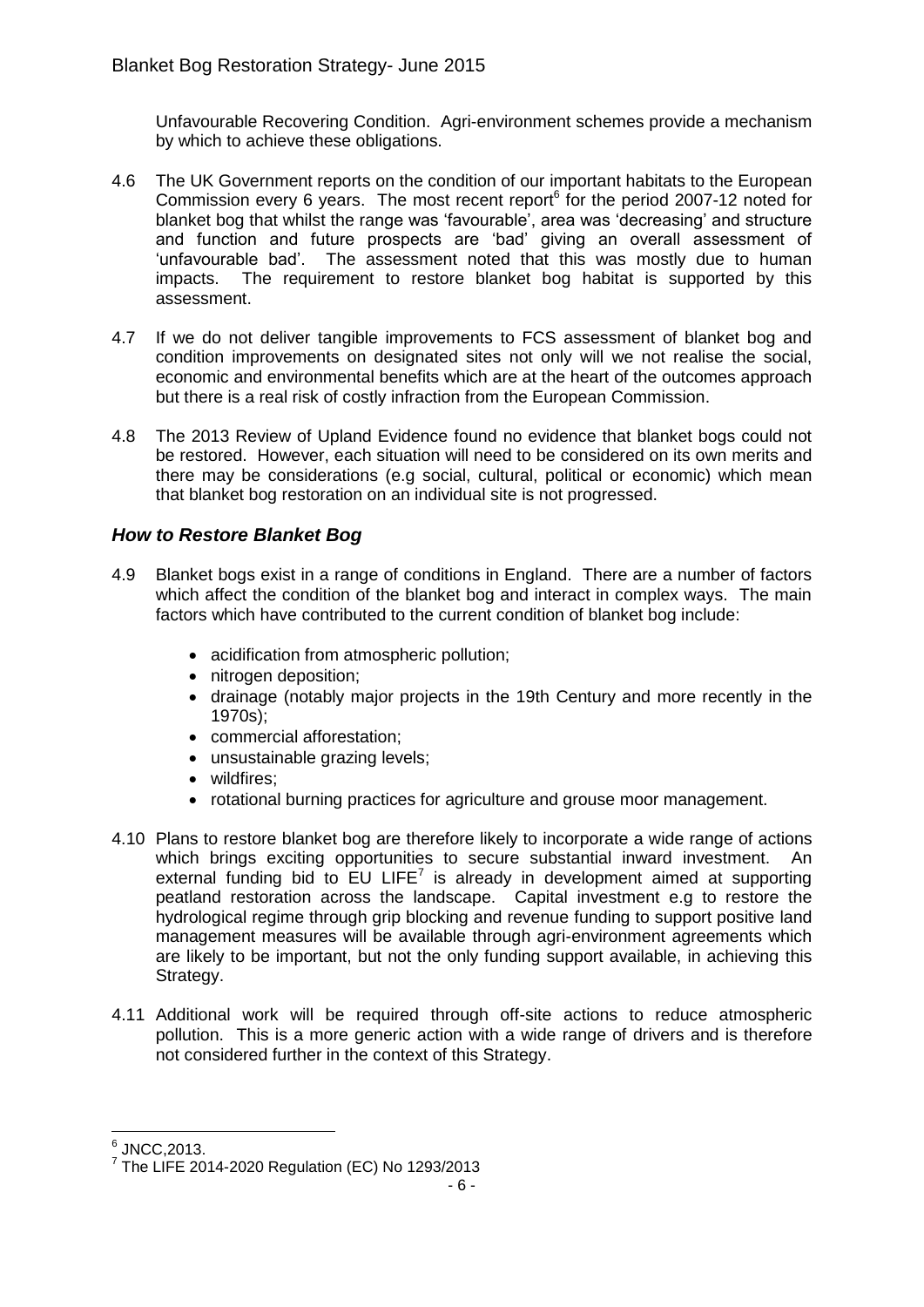- 4.12 There are already a number of projects across the United Kingdom restoring blanket bog including, in England, Moors for the Future, Yorkshire Peat Partnership and Dartmoor Farming Futures and these provide a range of practical experience.
- 4.13 A number of principles will be used to guide actions under this Restoration Strategy. These will be discussed and agreed with Stakeholders and include:
	- Removal of coniferous plantations, cessation of peat cutting and drainage practices will be required to restore the hydrological regime;
	- Blocking existing artificial drainage systems according to a well-designed, shared and agreed restoration plan with monitoring can promote hydrological restoration;
	- Re-establishment and protection of *Sphagnum* moss species is key to restoring functioning bog floristic communities, this requires restoration of the peat's hydrological regime;
	- Re-vegetation of bare peat is important to reduce erosion and loss of particulate matter, and may be a prerequisite of interventions to establish characteristic flora;
	- Temporary removal of grazing may be necessary to enable the re-vegetation of bare peat, helping nurse crops to establish and avoiding erosion through trampling;
	- Temporary removal or reductions in grazing may be required to reduce trampling and facilitate vegetation recovery;
	- Well-functioning blanket bogs may require amended grazing regimes as they produce low levels of biomass but they can tolerate low levels of grazing without detriment;
	- Burning of areas dominated by heather will lead to further domination of heathers unless coupled with restoration of the hydrological regime which will, over time, decrease heather dominance in favour of a mosaic of vegetation types more typical of well-functioning blanket bog;
	- Continued, too frequent or too intensive burning may impede blanket bog restoration;
	- Burning areas of purple moor grass is unlikely to reduce its dominance, restoration of the hydrological regime is likely to reduce its dominance over time during which period it may form peat and act as a nurse crop for *Sphagnum* mosses.

#### <span id="page-8-0"></span>*Management of Blanket Bog for reasons other than its Restoration*

- 4.14 Each upland area is distinctive in its own way, reflecting the underlying geology and shaped by its own history of land use and degree of success at implementing upland land use policies. Farming practices have shaped the different landscapes across the uplands, from the characteristic dry stone walls in the Yorkshire Dales to large areas of open common in Cumbria. Sustainable farming is vital to maintaining these valued landscapes. More locally, grouse moor management has added its unique blend of management across the large areas of heather dominated moorland seen from the Peak District north to the Scottish Borders.
- 4.15 There are many circumstances where management is desirable for reasons other than nature conservation management. For example, targeted managed burning may be required in order to reduce the risk of damage from wild fire or mitigate impacts where incidents occur, as part of a wildfire plan. Extensive wild fires could prejudice the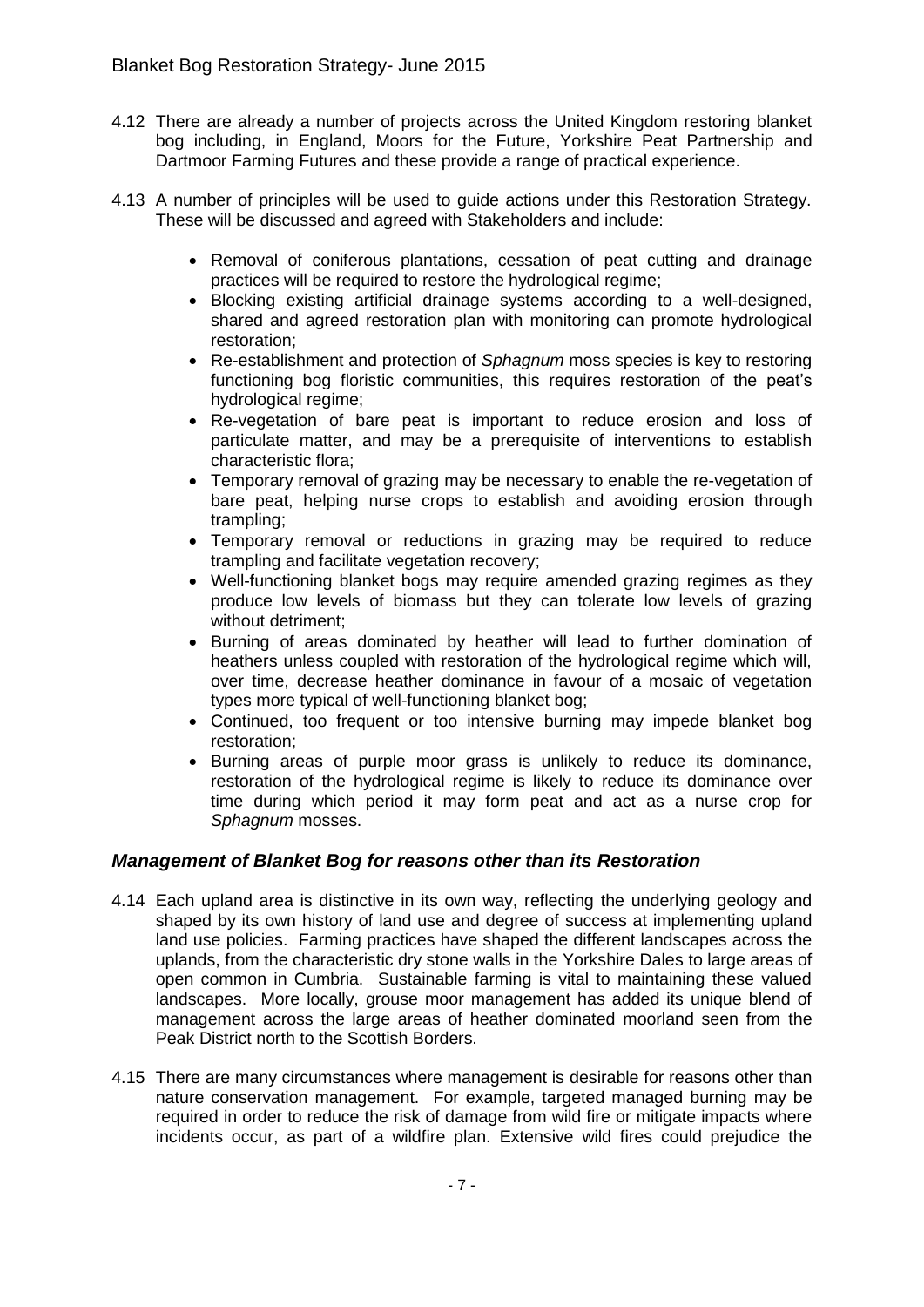recovery of blanket bog ecosystems by causing damage and potentially pose a serious risk to public health and safety.

4.16 Management proposals not directly linked to an active Site Restoration Plan are not covered under this Strategy. Where additional management is proposed on sites designated for their intrinsic nature conservation value or alongside an active agrienvironment agreement the proposals will be the subject of discussions between the landowners and Natural England on a case by case basis as currently happens.

#### <span id="page-9-0"></span>*Partnership Working to Restore Blanket Bogs*

- 4.17 Previous conservation approaches have sometimes been short-term, focussing on specific issues rather than aimed towards securing long-term outcomes. The need to develop a collaborative approach to delivering functional peatlands has sometimes been overshadowed by contentious issues focussed debates. The outcomes approach being adopted by this Strategy seeks to move beyond these to a consensus-led way of working focused on achieving tangible outcomes. The first step is to gain consensus around what the suite of outcomes should be and then, working back from there, what the necessary actions are and the timescales are by which these will be achieved.
- 4.18 Working with key stakeholders, an approach has been piloted to develop shared ownership of a suite of outcomes on a site-by-site basis. A vision with five mutually reinforcing core objectives for blanket bog restoration was agreed by the group: *To improve the health and functionality of deep peat (greater than 0.4 metres in depth<sup>8</sup> ) on moorland in England so that it:* 
	- *delivers good water quality including associated biodiversity and drinking water*
	- *keeps stored carbon locked up and locks up more through peat creation*
	- *supports characteristic blanket bog plant communities*
	- *supports sustainable agricultural grazing*
	- *supports sustainable grouse shooting*
- 4.19 This approach was highly successful in gaining consensus around these core objectives and building a real understanding of the actions required for blanket bog restoration and the implications for social, economic and environmental interests. The approach has received strong endorsement in principle from the Defra Upland Stakeholder Forum – comprised of senior representatives from a range of upland bodies, and other key partners, including land managers and conservation NGOs. This collaborative approach is the preferred way of working to achieve the ambitions of this Strategy.
- 4.20 All parties recognise that there are legal obligations which require appropriate management to be put in place to conserve environmental features. The vision of this Blanket Bog Restoration Strategy is to work collaboratively to reach consensus to progress habitat restoration through changes in land management practices where required, without resorting to regulation. All parties are committed to making the outcomes approach a success and thereby minimise the risk of regulation cases arising. Should regulation be required in some cases, this will signal a regrettable failure of collaboration and dialogue between the parties locally.

<span id="page-9-1"></span><sup>1</sup>  $^8$  JNCC, 2011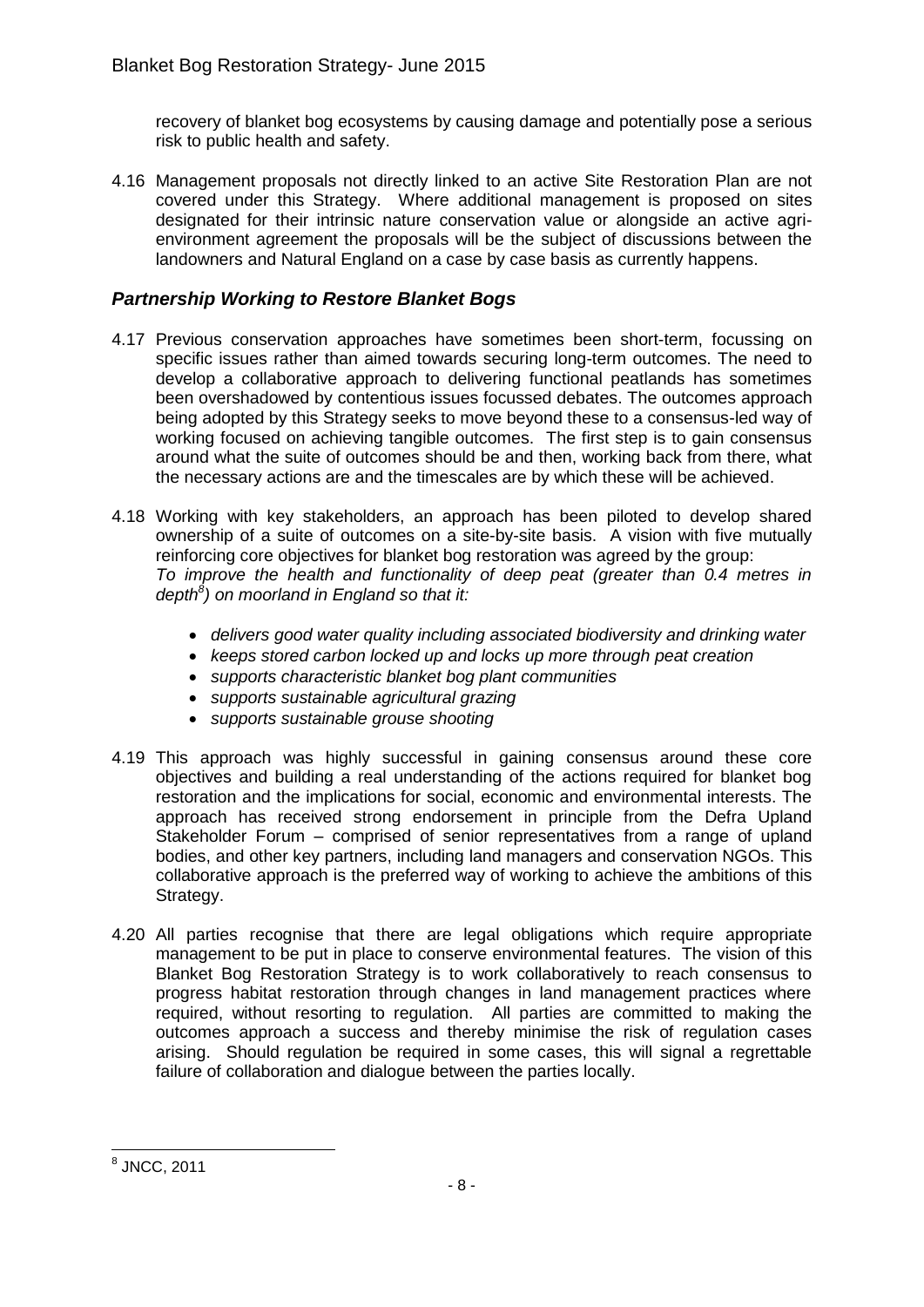## **5. The Environmental Drivers for Blanket Bog Restoration**

#### <span id="page-10-0"></span>*Nature Conservation Importance*

- 5.1 The UK's uplands are home to a range of rare and important habitats and species and is internationally important for peatland, holding between 9-15% of the total peatland area in Europe. Peatlands cover much of the English upland. The most extensive type of peatland is blanket bog and upland valley mire. The UK holds about 13% of the global blanket bog resource and 91% of the total of this habitat in the European Atlantic Biogeographic region.
- 5.2 England's upland peatlands are mainly distributed across the uplands of the Pennines, with other upland areas such as Dartmoor, Exmoor, the Lake District, Border Moors, Cheviots, Forest of Bowland and the North York Moors also supporting significant areas (see Figure 1 below).



#### **Figure 1 Blanket bog distribution in the UK**

#### <span id="page-10-1"></span>*What is Blanket Bog?*

5.3 Blanket bog is a collective term for extensive rain fed, deep upland peatland over 40cm in depth on flat or sloping ground and the range of vegetation types it can support<sup>9</sup>. This range reflects the natural variation in botanical composition in response to geographical and topographical factors and differences in the water table at the surface of the peat, which are then influenced by the prevailing land management practices. Less modified blanket bogs with a high water table support a range of *Sphagnum* mosses. These systems form peat by adding material into their waterlogged lower layers, which then accumulates due to their water retention

<sup>1</sup> Note, using the National Vegetation Classification, blanket bog vegetation community types include; M1, M2, M16, M17, M18, M19, M3, M21, M20, M15, M25, H9, H12, and U6 in order from least modified to the most modified blanket bogs.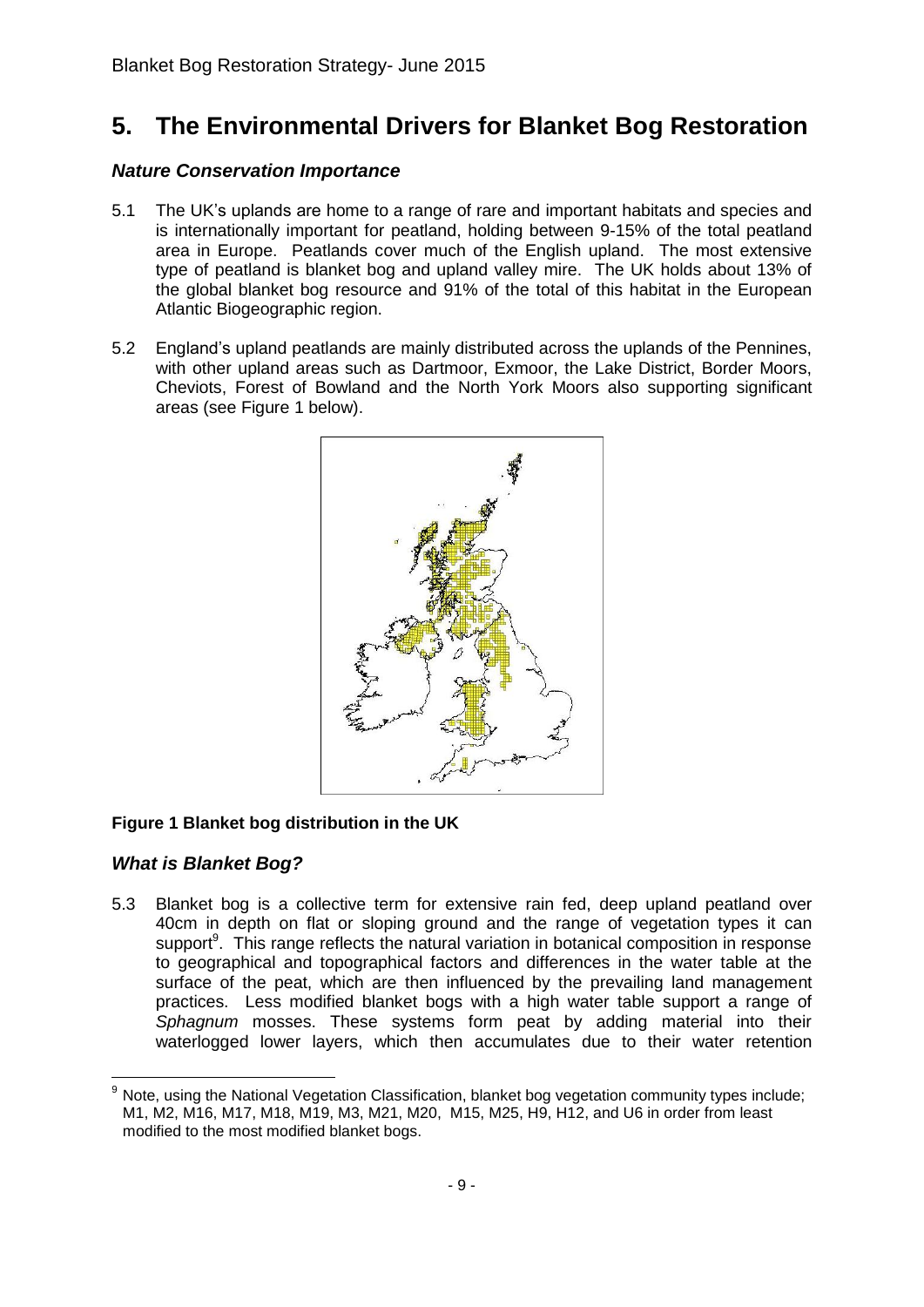properties and the slow movement of rainwater. More modified blanket bogs may have lower water tables and vegetation dominated by dwarf shrubs (especially heather), cotton grasses, deer grass or purple moor grass depending on the location and management practices.

- 5.4 This definition is informed by a number of existing definitions and descriptions of blanket bog in a range of different sources.
	- Annex 1 blanket bog habitat definition given in the EU Interpretation Manual (EC, 2007)
	- Common Standards Monitoring Uplands guidance habitat definitions (JNCC, 2006)
	- BAP priority habitat definition (Maddock, 2008) and new habitat mapping guidance (Geodata Institute, 2011)
	- Blanket peat soil mapping in England which uses 40cm peat depth as a criterion (JNCC, 2011)
	- Review of Upland Evidence Restoration of Degraded Blanket Bog NEER003 Natural England (2013)
- 5.5 In the context of this Restoration Strategy, greatest priority will be given to the European Union definition of Annex 1 blanket bog habitat<sup>10</sup> when considering objectives for restoration.

#### <span id="page-11-0"></span>*Designations*

- 5.6 The Natura 2000 network recognises internationally important nature conservation areas and is made up of Special Areas of Conservation (SAC) designated through the Habitats Directive and Special Protection Areas (SPA) classified under the Birds Directive<sup>11</sup>. All these sites are underpinned by sites recognised as nationally important and classified as Sites of Special Scientific Interest (SSSI) under the Wildlife & Countryside Act.
- 5.7 In England there are 229,983ha of blanket bog of which 175,461ha occurs on SSSI and 54,522ha outside the protected sites network. Of the SSSIs for blanket bog, 142,123ha (approximately 81%) is also recognised as of international importance through SAC designation<sup>12</sup> Figure 2 shows the areas of blanket bog within the different levels of the protected sites network.

<sup>1</sup> <sup>10</sup> Habitat reference 7130 page 83 of EUR27 Interpretation Manual

<sup>&</sup>lt;sup>11</sup> Council Directive 2009/147/EC on the conservation of wild birds.

 $12$  These data from Natural England's priority habitat inventory and Ensis were correct as at November 2014.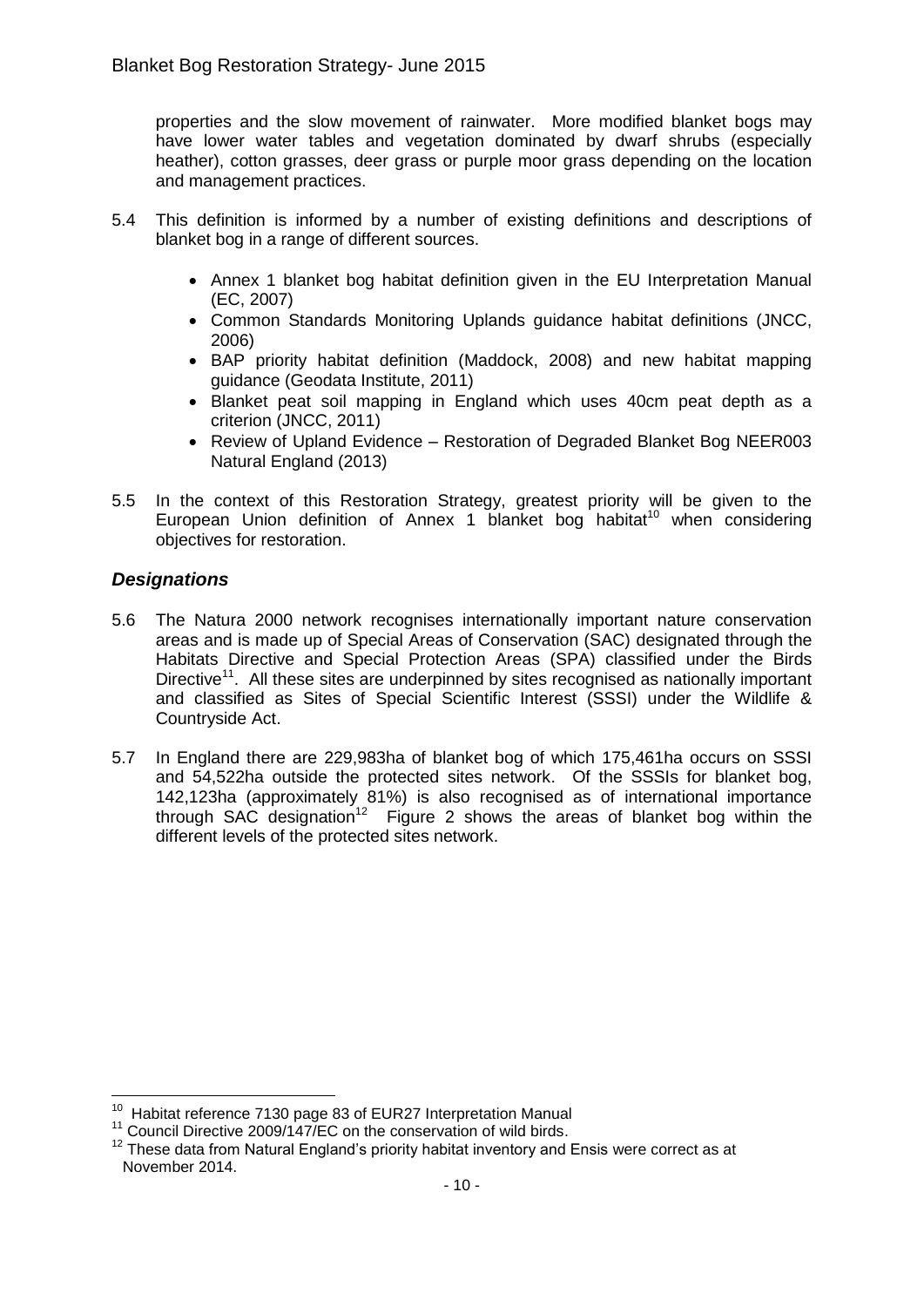

#### **Figure 2 England's blanket bog habitat by designation type**

#### <span id="page-12-0"></span>*Favourable Conservation Status*

- 5.8 Favourable Conservation Status (FCS) is the core objective of the Habitats Directive. Site designation is a key way to achieve FCS but it applies to the totality of the habitat type or population of a species across the country and therefore positive management is also important on non-designated land.
- 5.9 Conservation Status for habitats is a combination of its range, extent, structure and function and the presence of healthy populations of its typical species. Conservation Status is deemed Favourable when:
	- a habitat's natural range and area it covers within that range are stable or increasing; and
	- the specific structure and functions which are necessary for its long-term maintenance exist and are likely to continue to exist for the foreseeable future; and
	- the conservation status of its typical species is favourable
- 5.10 Conservation Status is assessed at the UK level. The table at Appendix I shows the matrix used for assessing conservation status of a habitat. A working definition of Favourable Conservation Status at the England level is currently being developed (to be completed in the summer of 2015) as this will form the core objective of this Restoration Strategy. It will seek to establish the proportion of the total resource which must meet the requirements set out in the table at Appendix I for an assessment of Favourable. Table 1 provides an indication of how the FCS threshold for blanket bog within each designation level (SAC, SSSI, Priority Habitat) might be set. An assessment of 'Favourable' would be recorded if the minimum thresholds in each designation level were met.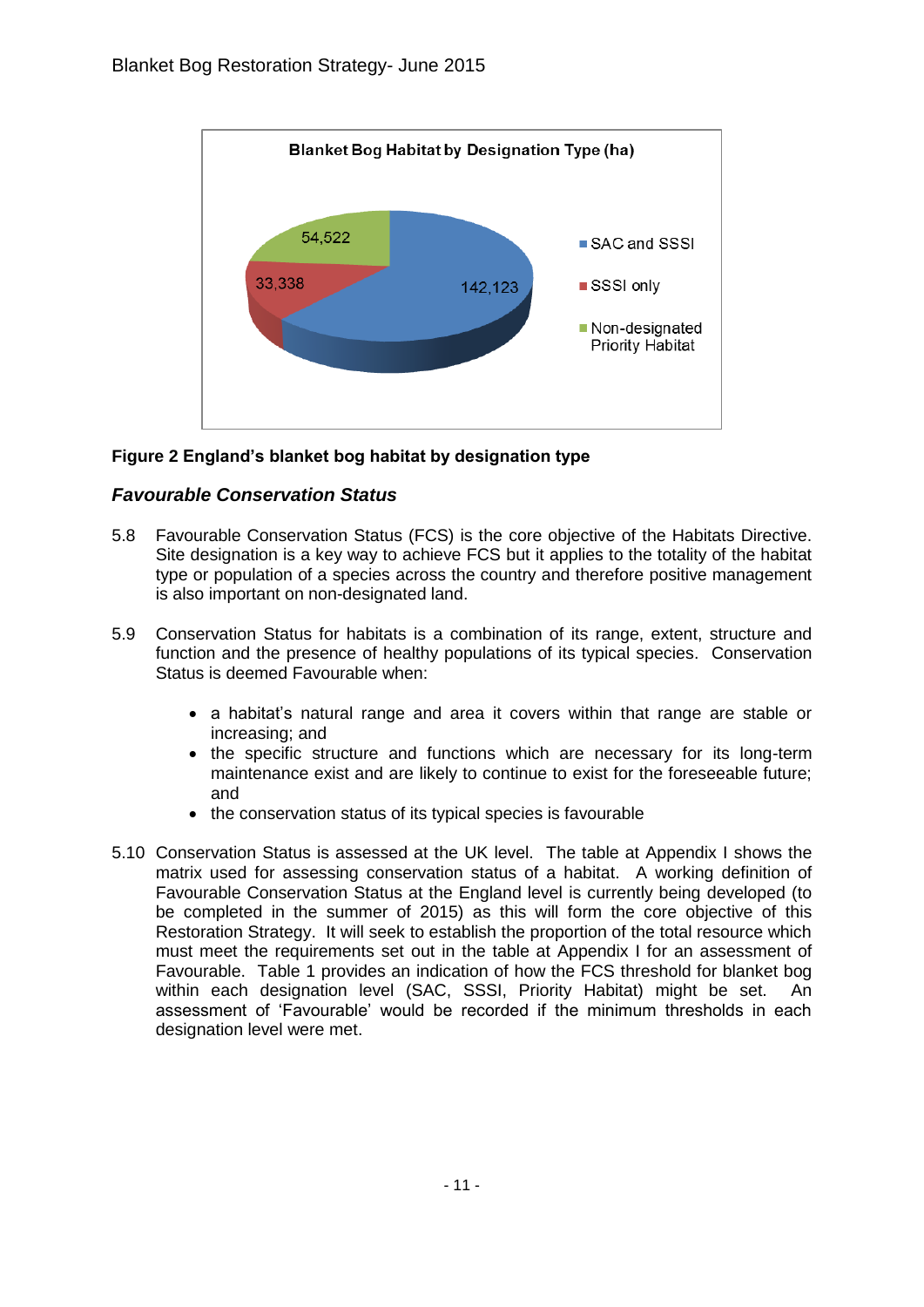**Table 1 Indicative Threshold for Favourable Conservation Status Assessment in each designation level. Any figures used here are illustrative only, the table will be populated once the England-level FCS definition has been developed.**

| Parameter               | <b>SAC Contribution</b> | <b>SSSI Only</b><br>Contribution | Non-Designated<br><b>Priority Habitat</b><br>Contribution |
|-------------------------|-------------------------|----------------------------------|-----------------------------------------------------------|
| Range                   | ∩                       | Ω                                |                                                           |
| Area                    | ∩                       | ◠                                |                                                           |
| <b>Structure</b><br>and | $\geq 90\%$             | $\geq$ xx%                       | $\geq$ xx%                                                |
| Function                |                         |                                  |                                                           |
| <b>Future Prospects</b> | $\geq 90\%$             | $\geq$ xx%                       | $\geq$ xx%                                                |
|                         |                         |                                  |                                                           |
| <b>TOTAL</b>            |                         |                                  |                                                           |
| <b>ASSESSMENT</b>       |                         |                                  |                                                           |

#### <span id="page-13-0"></span>*Conservation Objectives at the Site Level*

- 5.11 As each SAC, SSSI and area of non-designated habitat contributes to the attainment of FCS, this general objective needs to be translated into site level conservation objectives. For SACs and SPAs, this is set out within a site's Conservation Objectives. For SSSIs the objectives are outlined in Favourable Condition Tables (FCTs). As all terrestrial SACs are also notified as SSSIs these sites will have both Conservation Objectives and an FCT which will be complementary.
- 5.12 These site-specific objectives set out the baseline for an individual site and thereby its contribution to FCS. FCTs and objectives for non-designated habitat should add up to FCS. By having a clear and defined England-level definition of FCS it will be possible to critically assess the conservation objectives across the whole of the habitat extent to ensure they deliver FCS and to understand what levels of variation are possible. Understanding the scope for variation is key to tailoring the FCTs for an SSSI and establishing appropriate objectives for the Site Restoration Plan. Tailoring the FCTs for a site is an important early step to inform and support the outcomes approach on that site.
- 5.13 Figure 3 seeks to demonstrate the relationship between FCS and objectives for designated sites and non-designated habitat and how that affects management decisions and condition assessments.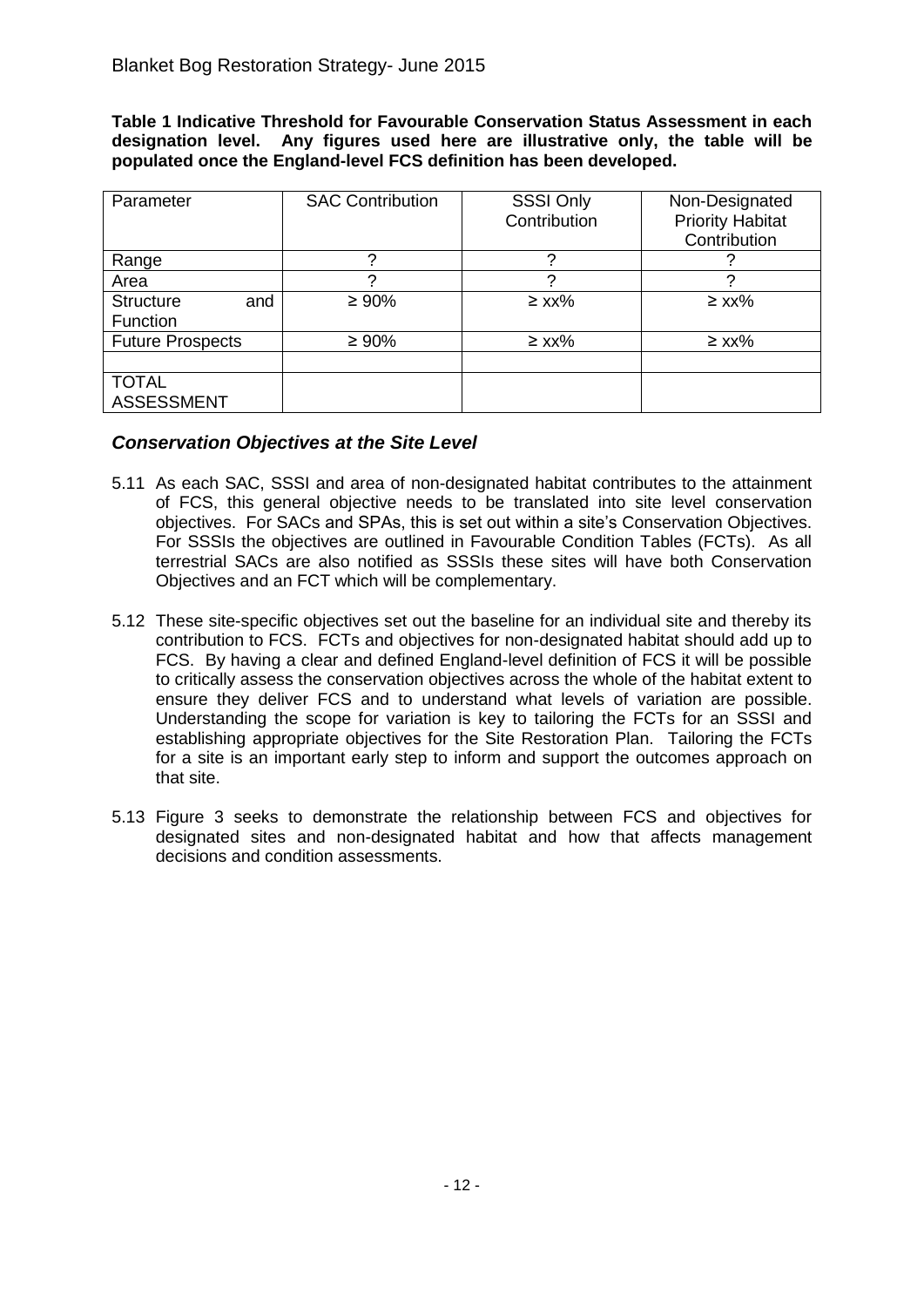

#### **Figure 3 A schematic representation of the relationship between FCS, site based conservation objectives, management activities and condition assessments.**

5.14 A Favourable Condition Table for blanket bog will include a range of biotic and abiotic characteristics. Figure 4 outlines some of the key features of a blanket bog FCT. Sitespecific tailoring of FCTs is essential as no two sites are the same. Site-specific tailoring of FCTs takes into account the geographical, ecological, climatic, cultural, historic and current land management variations.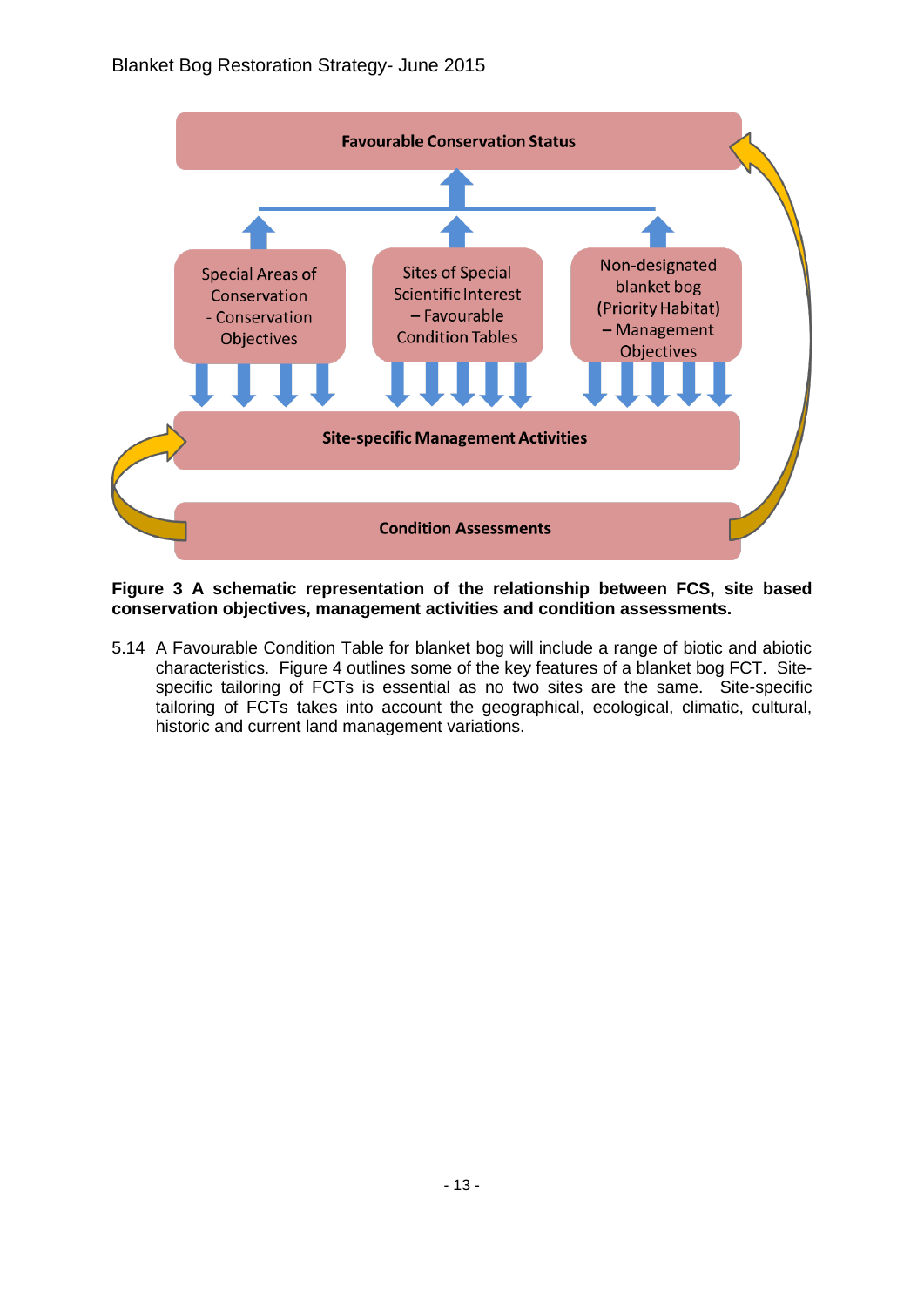#### **Habitat Extent**

 $\checkmark$  Maintain extent

#### **Hydrological functioning**

- $\checkmark$  Maintain high water tables with water close to the surface
- $\checkmark$  Presence of surface water forming permanent and ephemeral bog pools with micro-topographical features such as hummocks and hollows

#### **Carbon storage**

- Bog holds good and extensive populations of *Sphagnum* moss building species and/or other peat forming plants
- $\checkmark$  Protect against the creation of areas of bare peat
- $\checkmark$  Protect against peat erosion
- $\checkmark$  Protect peat resource from wildfire
- $\checkmark$  The peat is measurably active.

#### **Peat structure/chemistry**

- $\checkmark$  Protect against peat erosion
- $\checkmark$  Peat chemistry is within acceptable limits eg pH is within expected acidic range, peat soils are anoxic
- Atmospheric deposition of pollutants such as Nitrogen are not having an impact on soil chemistry

#### **Vegetation**

- $\checkmark$  Maintain or enhance the higher plant and bryophyte (especially Sphagnum) community (number of positive indicator species present)
- $\checkmark$  Maintain vegetation composition (% cover of indicator species)
- $\checkmark$  Maintain the structural diversity of vegetation ensuring a range of successional states
- $\checkmark$  Maintain the presence of species of particular importance
- $\checkmark$  Prevent the establishment or spread of non-native species

#### **Typical species**

- $\checkmark$  Maintain the presence and population of key species
- $\checkmark$  Maintain the assemblage of breeding and wintering birds

#### **Figure 4 Generic FCT Objectives for Blanket Bog**

#### <span id="page-15-0"></span>*Habitat Condition*

- 5.15 There is acknowledged variation in condition on blanket bogs. This can be described as six separate states, though in reality there is a continuum across many. These definitions will help in gaining consensus around the current situation on a site. This is a key step in agreeing an appropriate suite of outcomes with stakeholders. The definitions are intended to be a convenient and helpful tool to aid decision-making, to prioritise restoration and to explain the approach to land managers.
- 5.16 Where bog restoration projects are in train, it may be difficult to describe blanket bog in these terms as the system will be in transition. A simple example would be where nurse crops are already being used to stabilise exposed bare peat.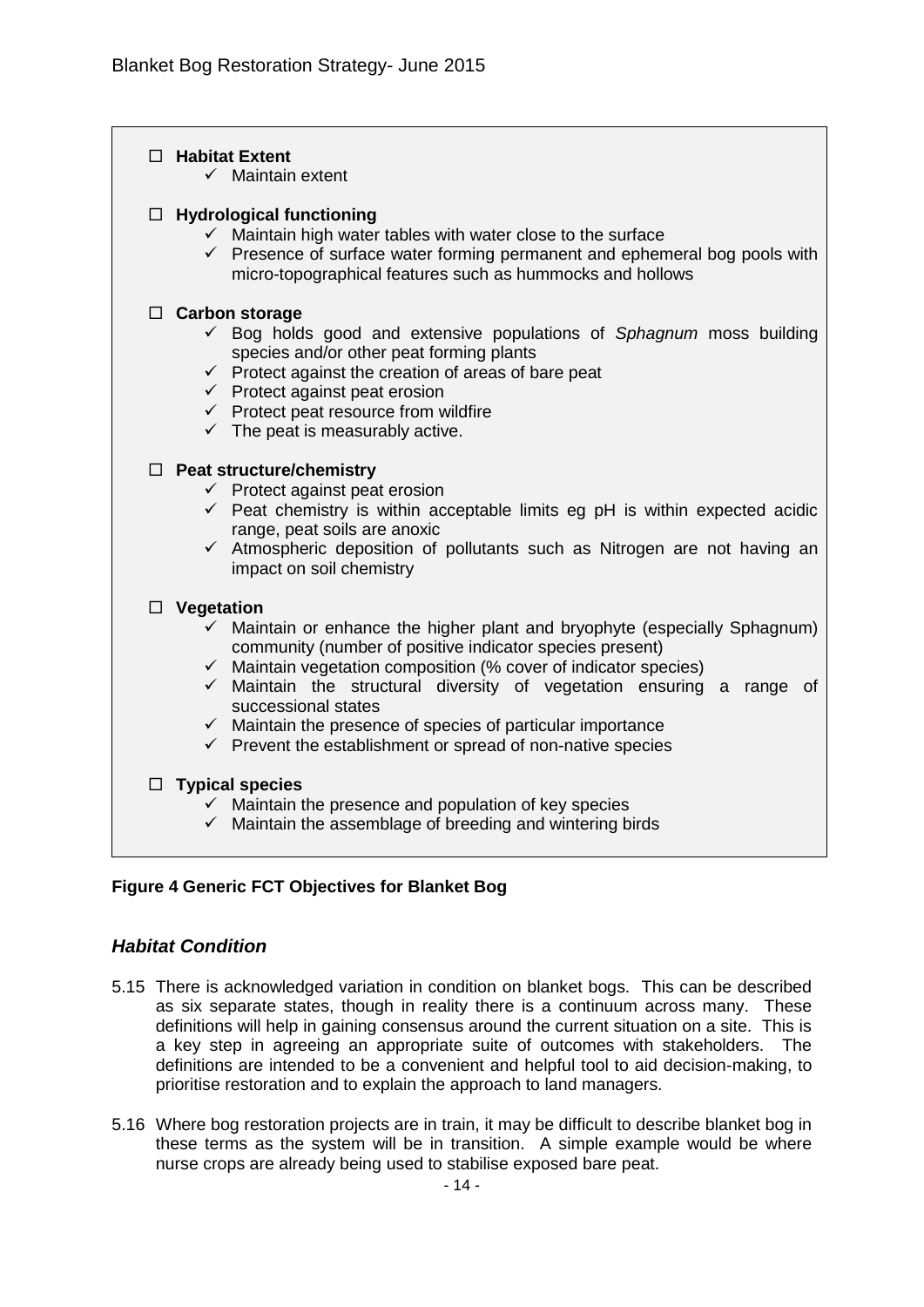- 5.17 In order, from most degraded to best functioning, the states are:
	- 1. *Afforested bog (inactive)* Bogs which have been planted with trees, usually for commercial reasons, and are not functioning as blanket bog.
	- 2. *Bare peat bog*: Little or no vegetation with areas of exposed bare peat and extensive gullying and hagging. Unlikely to support representative peatland communities. Small patches of dwarf shrubs (heather) may exist.
	- 3. *Dwarf-shrub dominated blanket bog with other species scarce or absent (largely inactive)*: largely inactive, severely modified bogs where dwarf shrub cover exceeds 75% of the canopy and other typical mire species such as bog mosses and even cotton grass are rare or absent. It may have moderate to severe gullying and hagging. Occurs often on 'drier' peats and the more easterly moors.
	- 4. *Grass and/or sedge dominated blanket bog (potentially active)*: May be active or have potential to become so. Vegetation is dominated by graminoids such as purple moor-grass, cotton grass or deer grass with *Sphagnum* bog mosses scarce or absent. Does not include the post-burn grass or sedge dominated areas of modified bogs of state 5 below. Unlikely to be extensively drained and usually with few gullies or haggs.
	- 5. *Modified blanket bog with high dwarf shrub cover but with Sphagnum and other mire species (active):* Dwarf shrub cover is high, often reaching 50- 75%, and *Sphagnum* cover tends to be lower. Cotton grass is abundant or frequent as an understorey and becomes dominant in the years following fire. Moderately active, with peat formation likely to be slower than in state 6. It may be drained, but usually with few gullies or haggs. Characteristic of much of the Pennines for example.
	- 6. *Active hummock/hollow/ ridge blanket bog (active):* This is un-modified or little modified, *Sphagnum*-rich blanket bog, which is peat-forming (active) often with hummocks and hollows. There may be basin or valley mire components. Typically neither heather nor cotton grass achieve high abundance and there is usually a good *Sphagnum* understorey. It meets, or is close to meeting favourable condition attributes.

#### <span id="page-16-0"></span>*How to Assess Habitat Condition*

- 5.18 Knowing the condition of SSSIs is a vital step in being able to protect and enhance them. Accurate information on condition, coupled with an understanding of the history of management on the site, will help advisers support landowners and managers to amend management practices where necessary to meet the objectives of their SSSI. Site condition information also helps landowners access a range of financial support for necessary management changes.
- 5.19 The condition of SSSIs (and therefore also SACs) is monitored using the Common Standards Monitoring methods (JNCC, 2006).
- 5.20 The condition assessment is made across the criteria set out in the FCT. Some features, for example soil chemistry, identified in the FCT are not routinely monitored through the Common Standards Monitoring methods because to make that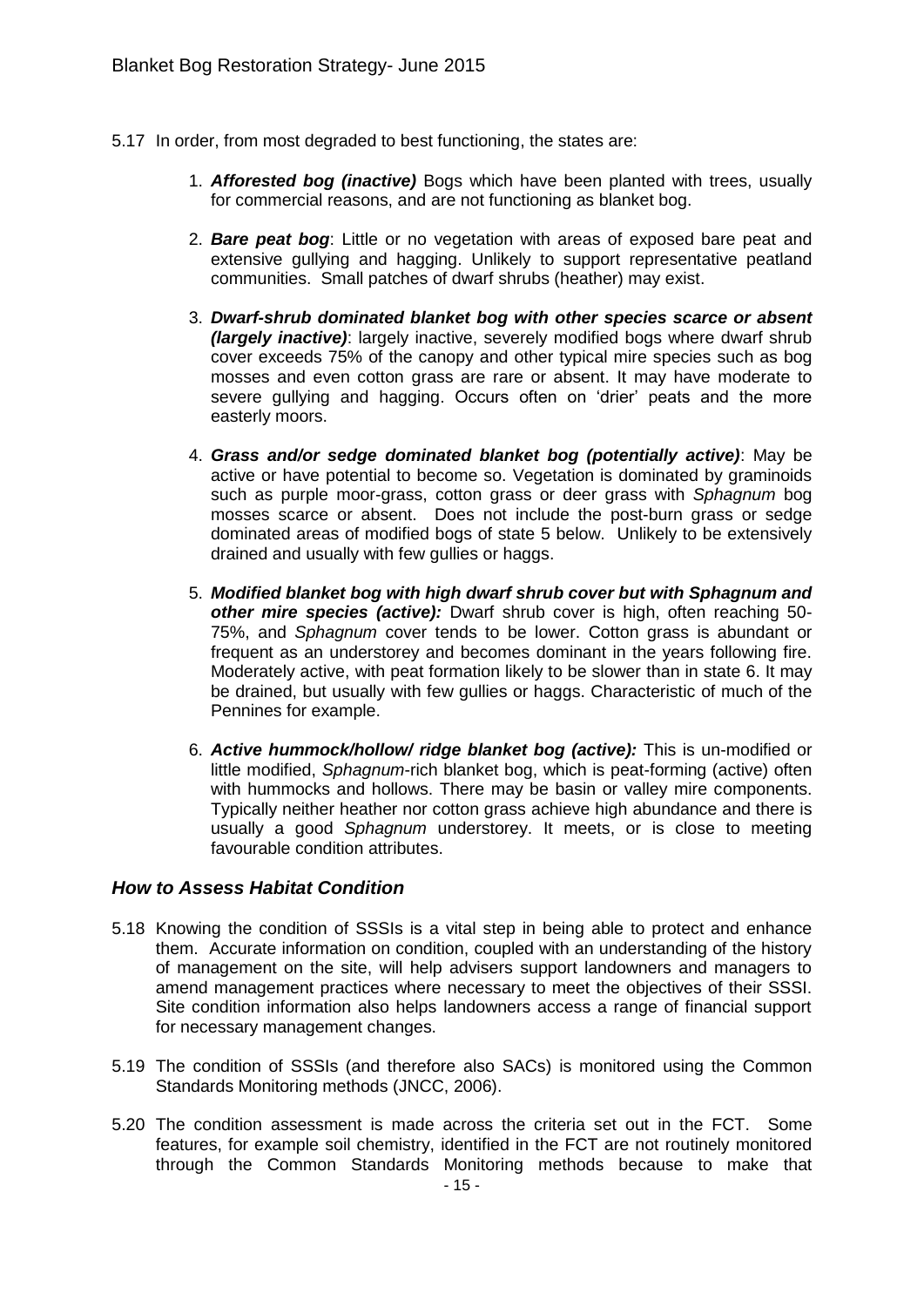assessment would require specialist skills. Assessing the full range of factors is clearly very important when considering management and restoration.

5.21 The condition assessment will assign each SSSI unit into one of five categories – Favourable, Unfavourable Recovering, Unfavourable No Change, Unfavourable Declining, (Part) Destroyed. The policy objectives for SSSI condition in Biodiversity 2020 are for 50% of SSSIs by area to be recorded as Favourable whilst 95% of SSSIs are Unfavourable Recovering (or better). It is recognised that relatively small areas<sup>13</sup> of blanket bog which are not currently assessed as favourable will become so by 2020 given the timescales for restoration of this habitat. However, blanket bog is such an extensive habitat within the SSSI series that it has a significant influence in achieving the target to maintain at least 95% of SSSIs in unfavourable recovering condition within Biodiversity 2020. Therefore, positive management action on blanket bogs to achieve tangible progress on the recovery trajectory is very important to Biodiversity 2020 Outcome 1A.

#### <span id="page-17-0"></span>*The Current Situation*

- 5.22 The current Favourable Conservation Status (FCS) for blanket bog in the UK is unfavourable - bad declining according to the most recent 'Article 17' report from the UK Government to the European Commission (JNCC,  $2013$ )<sup>14</sup>. It is assessed as being in unfavourable bad condition for structure & function, future prospects and current conservation status.
- 5.23 Only 12% of blanket bog in SSSIs in England is in Favourable condition. The majority of the rest of the blanket bog in SSSIs, is currently assessed as Unfavourable Recovering condition. This should mean that appropriate management mechanisms are in place with the expectation that they will lead, in time, to Favourable condition being achieved. This will be reviewed as sites become due for their next Condition Assessment or as sites are put forward to be progressed under this Strategy.
- 5.24 The condition of this blanket bog is summarised in Figure 5 below<sup>15</sup>.

1

 $13$  Estimated at 25,000ha maximum improvement to Favourable for blanket bog SSSIs

 $14$  FCS arises from the European Directives and therefore refers to the UK as a whole. A collation of data at the England level was made to inform the process however, it is UK assessment which is the formal submission.

<sup>&</sup>lt;sup>15</sup> These data were correct as at November 2014.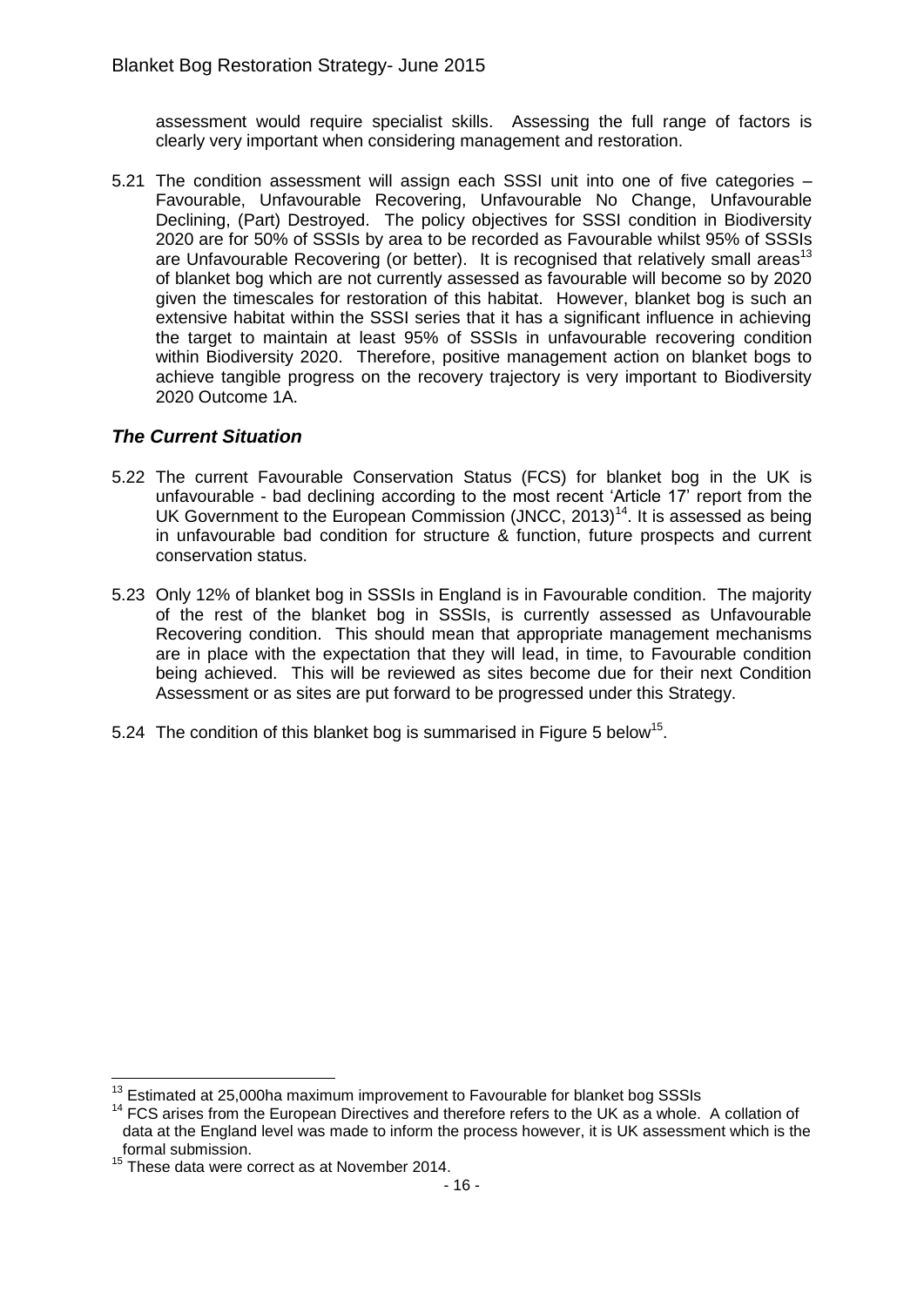

**Figure 5: The current habitat condition of blanket bogs on English SSSIs**

## <span id="page-18-0"></span>**6. The Outcomes Approach – how will this strategy make a difference on the ground?**

6.1 The Defra Upland Stakeholder Forum has worked to develop a common understanding of how an Outcomes Approach might work in practice. To support the approach Natural England and Defra produced an 'Upland Outcomes Framework<sup>16</sup>. This Strategy seeks to adopt and build upon the approach outlined in that document.

#### <span id="page-18-1"></span>*Site by Site Approach*

- 6.2 The approach to blanket bog restoration will seek to work with landowners and managers on a site-by-site basis. For the purposes of this Strategy, a site may be a landholding or a protected site (SSSI or SAC) where a number of landowners elect to engage in this work together. The first step for any site will be to agree the scope of the partnership which will work collaboratively to achieve multiple objectives.
- 6.3 For each site, the partnership will use the outcomes approach to:
	- Identify and agree the components on the ground;
	- Consider the historic land management activities which have shaped the site;
	- Understand the current land management activities which are influencing the site;
	- Clearly define the multiple outcomes relevant for each site;
	- Cross-reference these to the England-level FCS definition to ensure they are appropriate;
	- Agree the steps required to get there;
	- Agree timescales for restoration, the milestones and monitoring measures;
	- Plan for integrated action by developing an over-arching Site Restoration Plan.

 $16$ [https://www.gov.uk/government/uploads/system/uploads/attachment\\_data/file/273800/pb14111](https://www.gov.uk/government/uploads/system/uploads/attachment_data/file/273800/pb14111-%20uplands-outcome%20-framework.pdf) [uplands-outcome -framework.pdf](https://www.gov.uk/government/uploads/system/uploads/attachment_data/file/273800/pb14111-%20uplands-outcome%20-framework.pdf)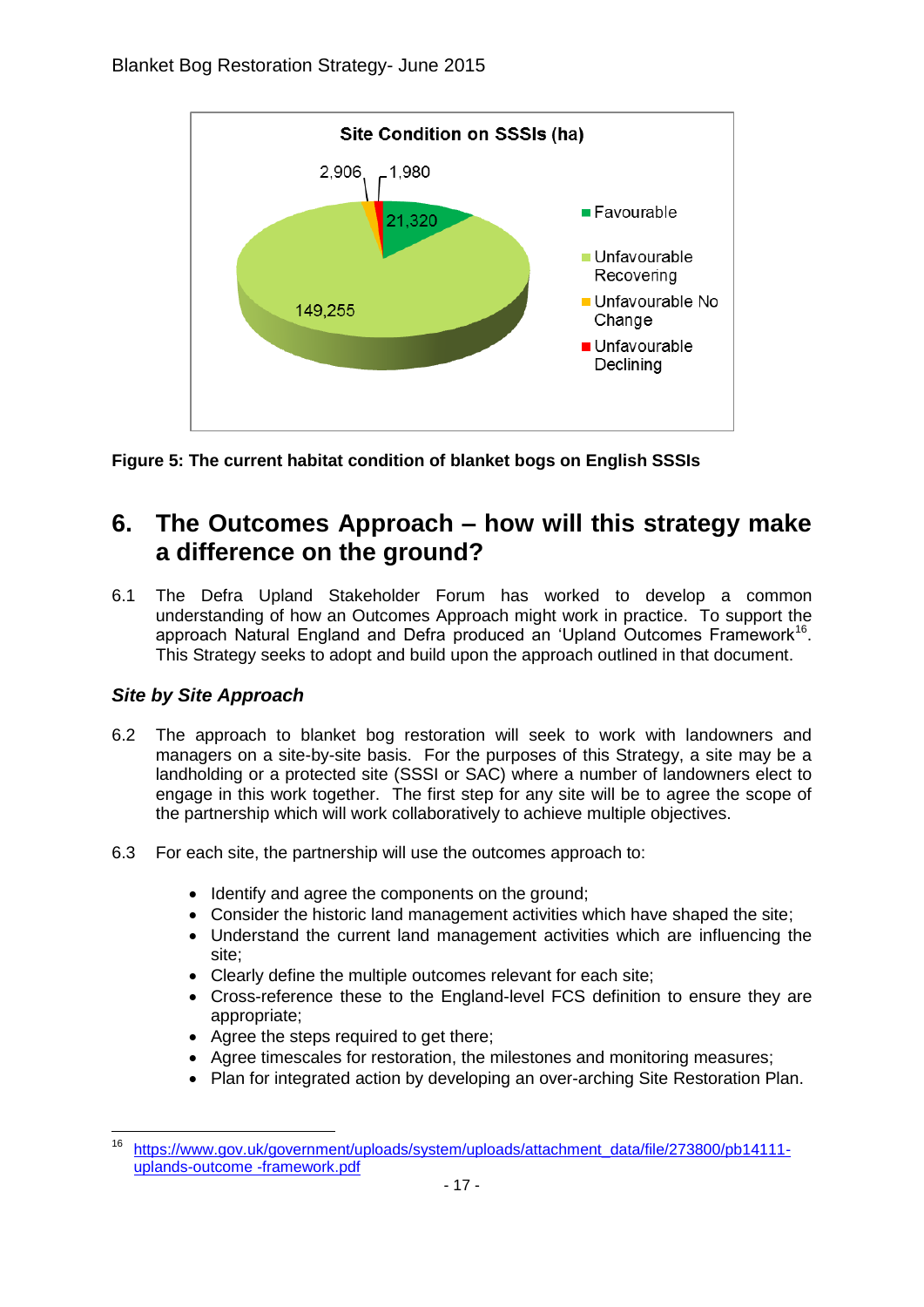#### <span id="page-19-0"></span>*The Restoration Trajectory*

- 6.4 Blanket bog restoration is likely to take many years. In some cases, there will be a time lag between actions on site and the ecological responses. In most cases, the timescales required to restore blanket bog, implement management changes and facilitate the business adaptations which are at the heart of this Strategy's vision exceed the duration of an agri-environment agreement. Multiple consecutive management agreements may be required to achieve and sustain the full suite of objectives and the Indicators of Success for each agreement will need to reflect the appropriate milestone on the trajectory.
- 6.5 For this reason, the Strategy will adopt a "trajectory" approach. At each site the partnership will identify the clear actions required, the timescales over which restoration will take place and set measurable milestones and monitoring such that progress can be demonstrated.
- 6.6 Working on a site-by-site basis and seeking to gain consensus around timescales and milestones will inevitably mean that different sites will progress along the recovery trajectory in different ways and at different rates. Figure 6 shows how this may vary with one landholding able to implement much greater site management changes from the outset and therefore there will be fewer milestones than another where a longerterm approach is required to facilitate the changes necessary.



#### **Figure 6 Schematic Representation of the Trajectory Approach in action on two different upland estates.**

#### <span id="page-19-1"></span>*Action Planning, Delivery and Management*

6.7 For each site, a Site Restoration Plan will be agreed by the partnership; this is the over-arching, long-term plan. It will then be delivered through a range of mechanisms including amendments to existing HLS agreements, new Countryside Stewardship agreements, specific capital projects and protected sites consents. In addition, Defra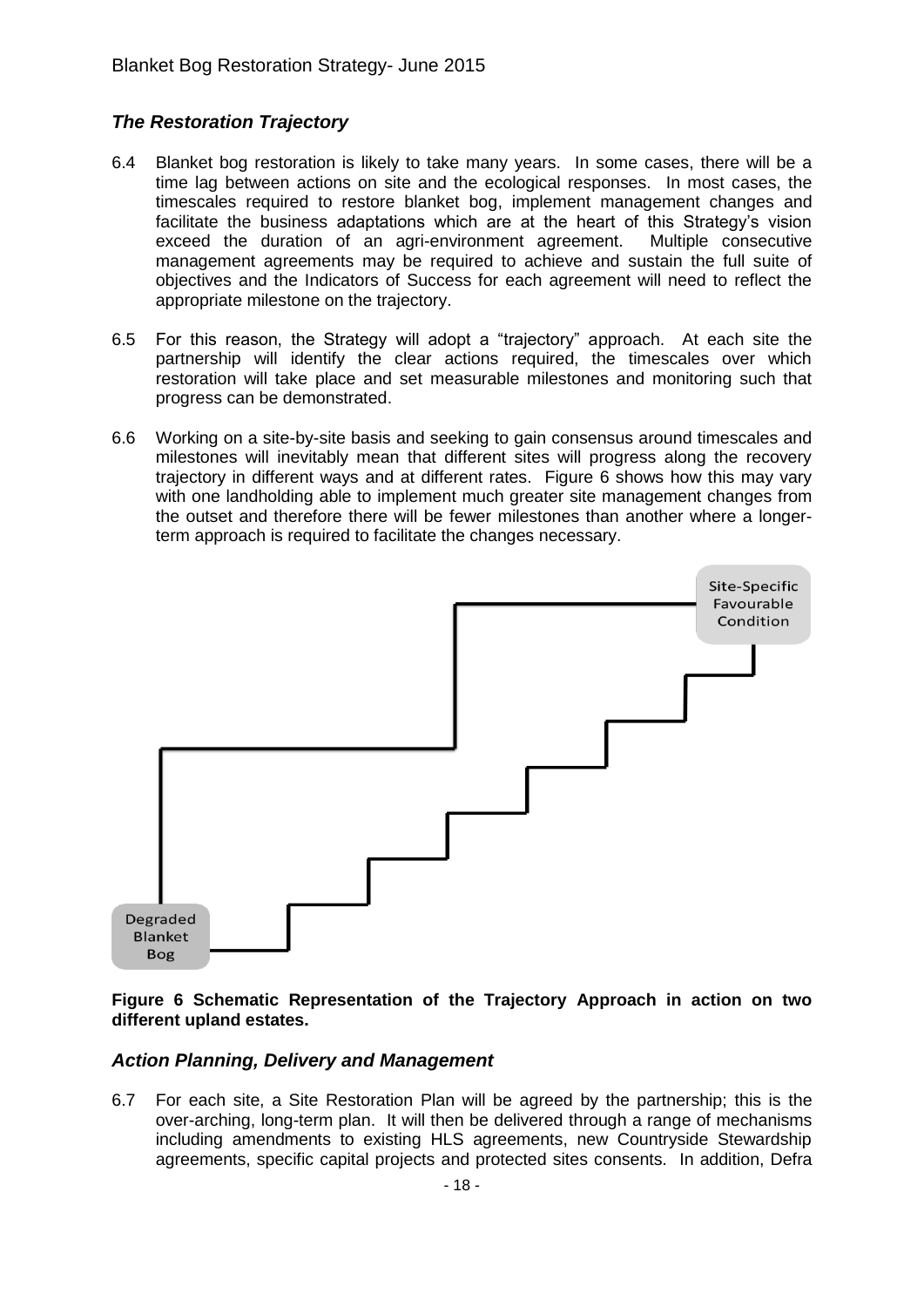is currently exploring a Peatland Restoration funding bid to the EU LIFE Programme which might potentially support a range of measures taken under this Strategy.

- 6.8 The Site Restoration Plan will be developed between Natural England and the landowner with input from other parties if appropriate. Each Site Restoration Plan will enable decisions to be taken locally and will reflect the desired suite of outcomes tailored to the specific circumstances on site. The Plan will set out:
	- The local context including identification of the various states of blanket bog present on site, ecological position, hydrological status, peat depths, slope, feature condition, current management, historical management and events (e.g wildfire damage) and contribution to ecosystem services:
	- Clear objectives, milestones and timescales for each of the agreed suite of outcomes for the site;
	- A well-defined trajectory for delivering Favourable Condition of the blanket bog;
	- Management measures to maintain bogs which are already fully functioning or to restore those where there are clear opportunities, and necessary land management changes to prevent deterioration with clearly defined timescales to facilitate this business adaptation;
	- The contribution to and impact of management interventions in delivering restoration;
	- Appropriate monitoring measures to demonstrate that recovery is taking place as anticipated and to evaluate the effectiveness of certain activities
	- Monitoring measures to improve our collective understanding of how long restoration takes and to inform future restoration projects.
- 6.9 Natural England will work with landowners firstly to build consensus around the overarching Site Restoration Plan and subsequently to agree and provide advice and support around the agreements and measures which will deliver it. This will be informed by the good consensus that came out of the 'bogathon' work.
- <span id="page-20-0"></span>6.10 Each partnership will reconvene regularly to assess progress and mutually agree any required amendments to management measures or milestones. These will be incorporated into the Site Restoration Plan or the management agreements which deliver the objectives of the Site Restoration Plan as required.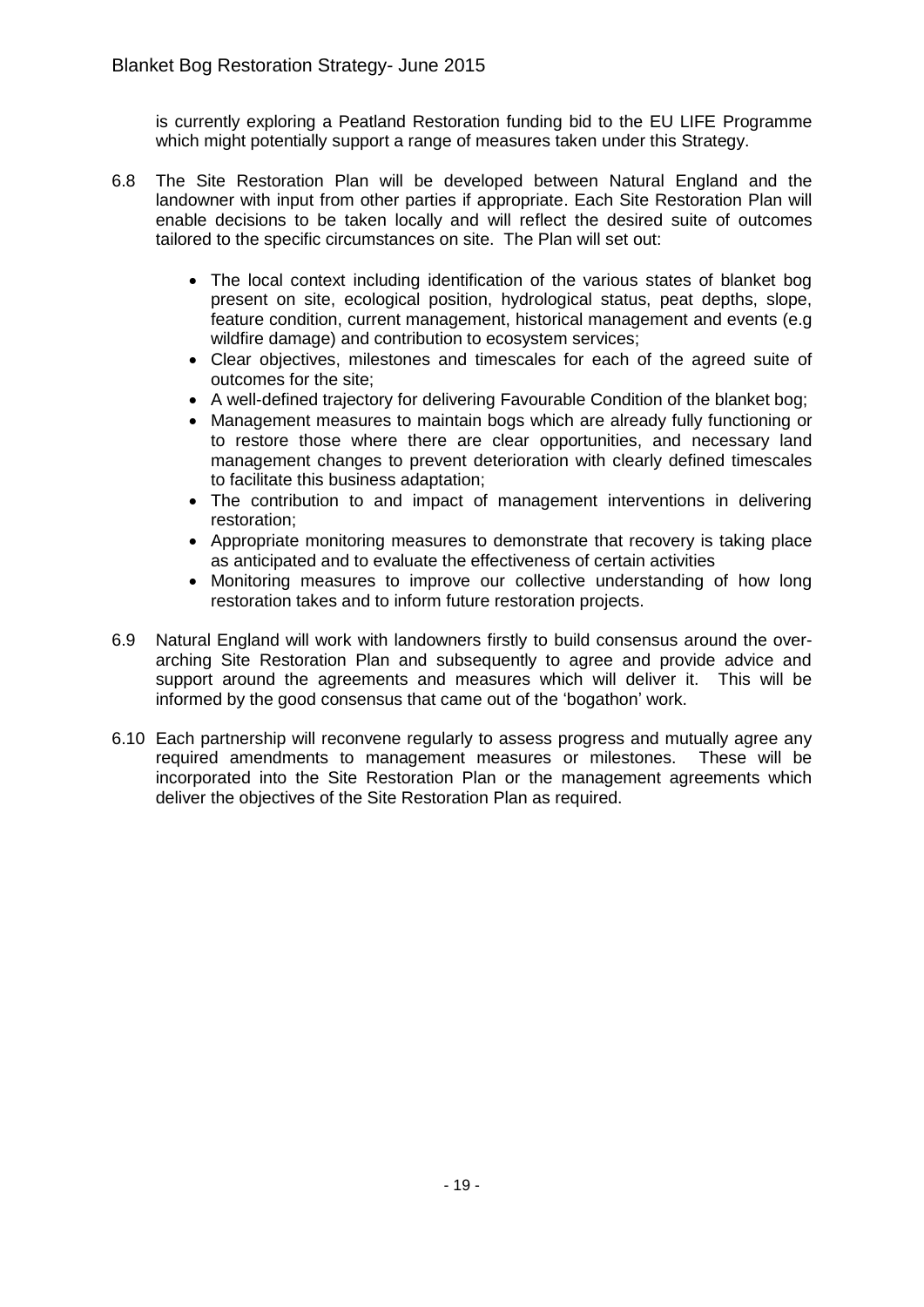### 7. **Blanket Bog Restoration Work Programme**

- 7.1 In order to turn this Strategy into action will require significant levels of collaborative working across many sites. To provide clarity to all parties about which sites are being prioritised, a Blanket Bog Restoration Work Programme will be established in discussion with stakeholders through the Defra Upland Stakeholder Forum. Stakeholders are encouraged to identify willing landowners who wish to be at the forefront of this innovative Programme.
- 7.2 The Work Programme will seek to profile the work such that all necessary Site Restoration Plans are developed and agreed and action is progressing by the end of 2024 in line with commitments made to the European Commission to ensure legal obligations are met.
- 7.3 The Work Programme will seek to profile all the sites across this 10-year timescale and minimise the risk of slippage to later years. Monitoring will determine if further interventions are necessary beyond the initial 10 year timeframe
- 7.4 The Blanket Bog Restoration Work Programme will be centred around embedding the outcomes approach at the site and estate levels using available evidence and site knowledge. Identification of sites to work on will be informed by stakeholder recommendations. Ideally the sites selected in the early years of the Programme will include a range of land management practices, habitat types, and geographic locations as this will raise the profile of the approach and ensure a wide range of experiences which can be used to inform work in subsequent years.
- 7.5 The work programme in Year 1 will encompass two key elements. The first is a series of "Bogathon" type events which are designed to raise awareness of the outcome approach and gain support and engagement to build a forward work programme. The second element is active engagement on a suite of sites where positive relationships already exist or are developing and/or there is a significant opportunity to improve the condition of a site in the short term. These pilots will be important in demonstrating the benefits on the ground and also in refining the approach and potentially revealing further evidence needs.
- 7.6 In future years, the Blanket Bog Restoration Work Programme will be determined on a site by site basis using a combination of local and national priorities. This will reflect levels of risk and opportunity, the views of stakeholders and the need to meet statutory objectives.
- 7.7 Within the wider programme are nested objectives towards achieving Biodiversity 2020 and compliance with the UK's statutory duties. Additional work to meet these, including the Review of existing Consents on European Sites, will be carried out alongside the collaborative exercises and integrated into the outcomes approach work to achieve the required changes. Phase 1 of the Review of Consents work will identify all relevant consents in the 10 SACs with blanket bog and screen those against the site's Conservation Objectives. Consents which pose no risk will be affirmed. Phase 1 will be completed by December 2015. Sites which are identified as risky will be the subject of further assessment. Depending on the conclusion of that assessment, the consent will be affirmed or identified as needing modifying or revoking. In these cases the site involved will be scheduled into the Work Programme on a timescale which reflects its degree of risk to the SAC. Discussions regarding these consents will then form a key element in developing the Site Restoration Plan alongside the other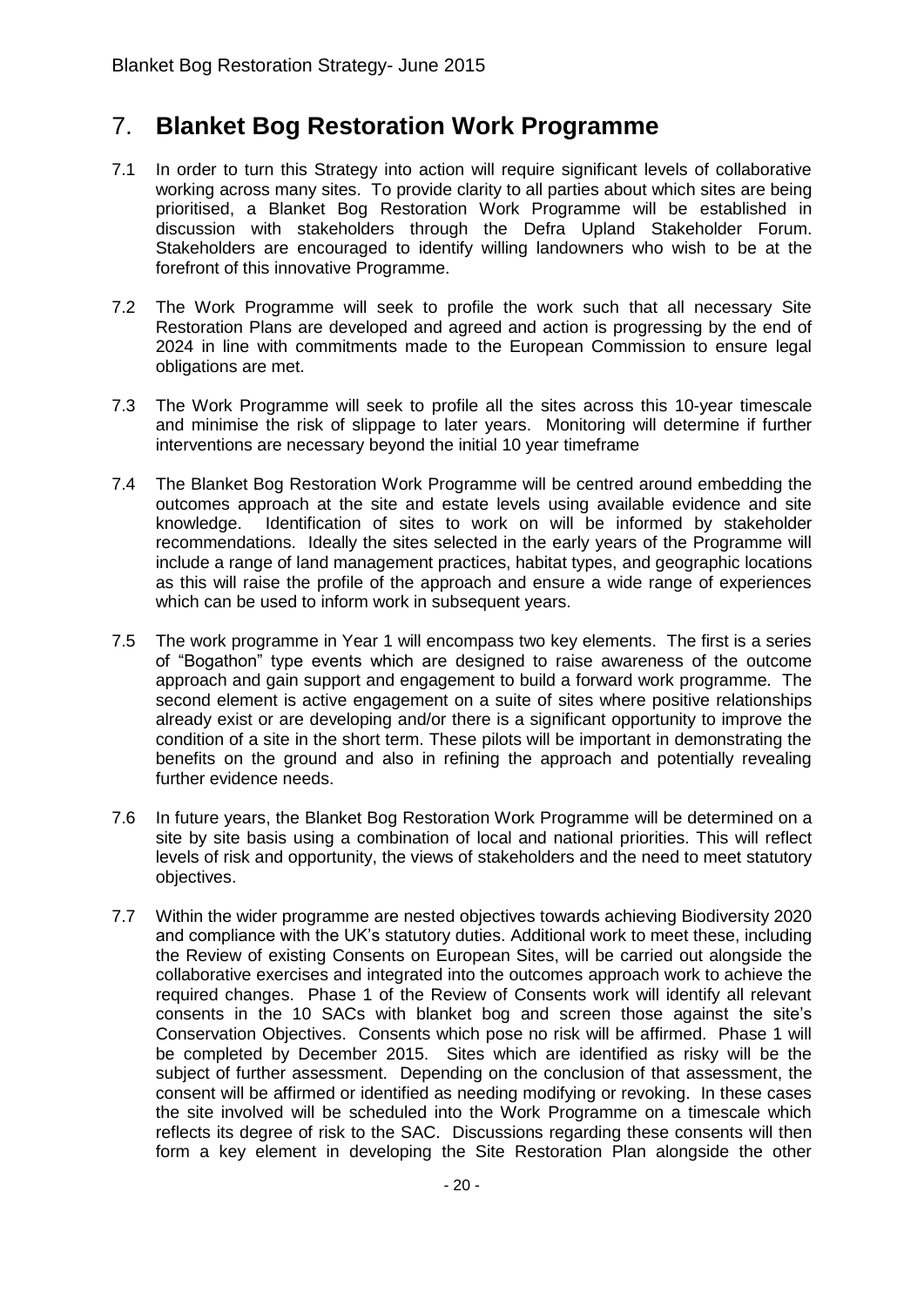identified outcomes. Should agreement not be possible then the formal revocation (regulatory) route may be required but will signal a failure of the overall approach between the partners.

<span id="page-22-0"></span>7.8 The criteria which will be used to prioritise site based work are summarised below. Consideration will be given to the scale of the site and the area of benefit, which may extend well beyond the site itself. Stakeholders will play a key role in identifying estates to engage early with this Programme.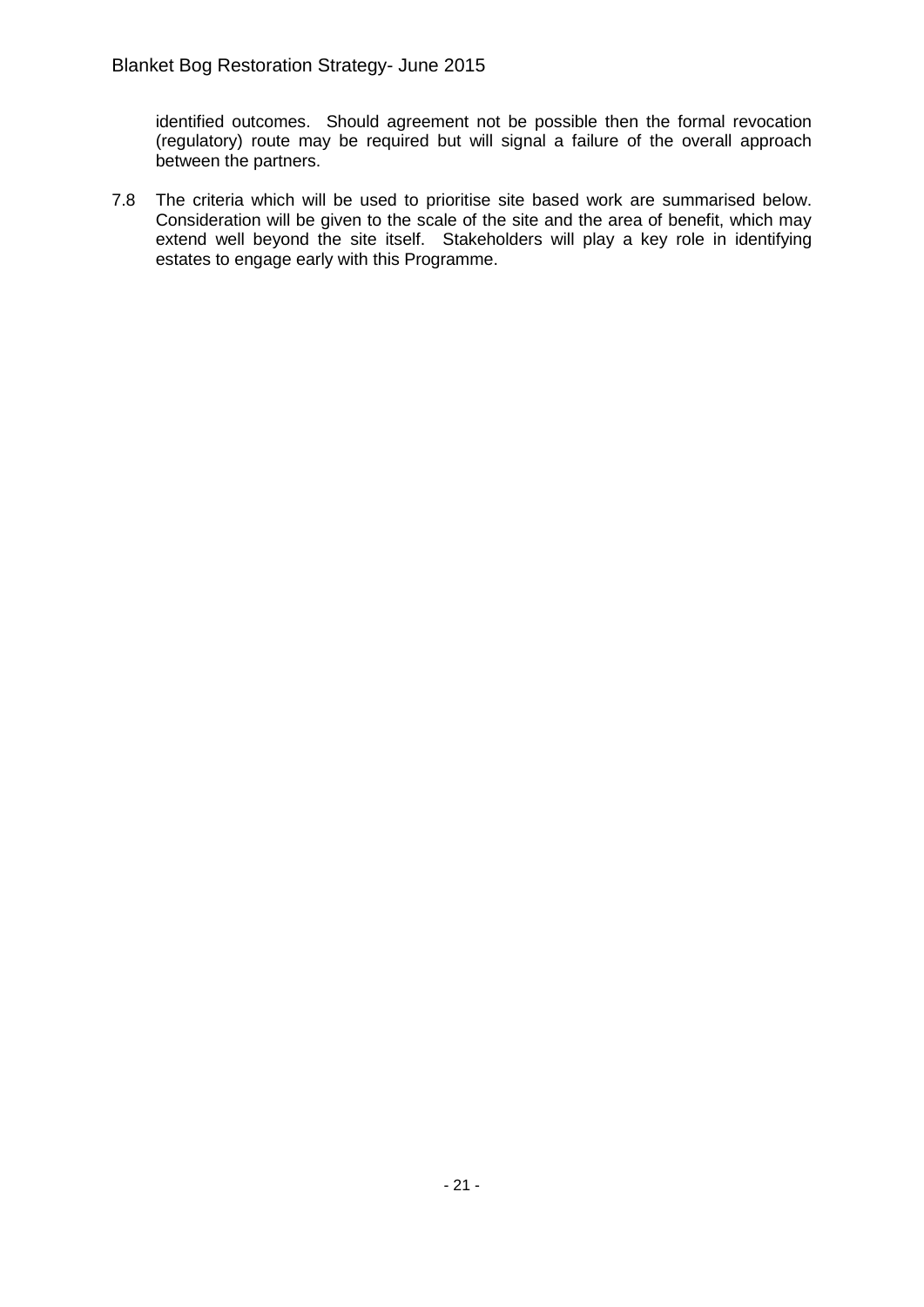## 8. **Prioritisation Criteria**

- 8.1 The criteria to support prioritisation of the Blanket Bog Restoration Strategy can be categorised as opportunity, risk and logistics. In practice a combination will be used to determine the annual Work Programme.
- 8.2 Opportunity Led The potential exists for agreeing voluntary change to achieve sustainable social, economic and environmental outcomes and facilitating business change. Stakeholders will play a key role in identifying these opportunities.
	- Synergy with the work of partners (e.g water companies). Work may already be identified under other drivers (e.g Water Framework Directive) through good site knowledge.
	- Estates keen to engage with the approach.
	- Multiple adjacent landholdings willing to work collaboratively using the outcomes approach to facilitate changes across the landscape
	- Impending changes provide an opportunity to revisit the existing management regime e.g agri-environment agreement break clauses, applications for new agri-environment agreements, applications for a new consent, land ownership change, business restructuring.
	- Potential to draw in external funding bids (e.g EU Life Peatland)
- 8.3 Risk Driven Sites which are identified by stakeholders concerned about a perceived threat. Damage has happened or there is a risk that damage will occur and there is the potential for infraction should all parties not be able to collaborate to implement changes.
	- Existing consents are identified as of risk and need modifying or revoking.
	- Priority will be given based on an assessment of the level and immediacy of risk informed by site size, current condition and the activity consented
	- Where a condition assessment shows that the site is falling out of Unfavourable Recovering Condition and additional work or changes to the management regime on the site are required to set the site back into Unfavourable Recovering Condition.
	- Where actions are required now given the long timescales to achieve Favourable Condition
- 8.4 Logistical Factors The Work Programme can benefit from scheduling sites based on a range of logistical factors.
	- Where there is enthusiasm on behalf of a number of adjacent landowners to realise the potential to improve a whole SSSI.
	- Geographic balance (to manage resource demands)
	- Different estate / management types to maximise the opportunities for knowledge transfer.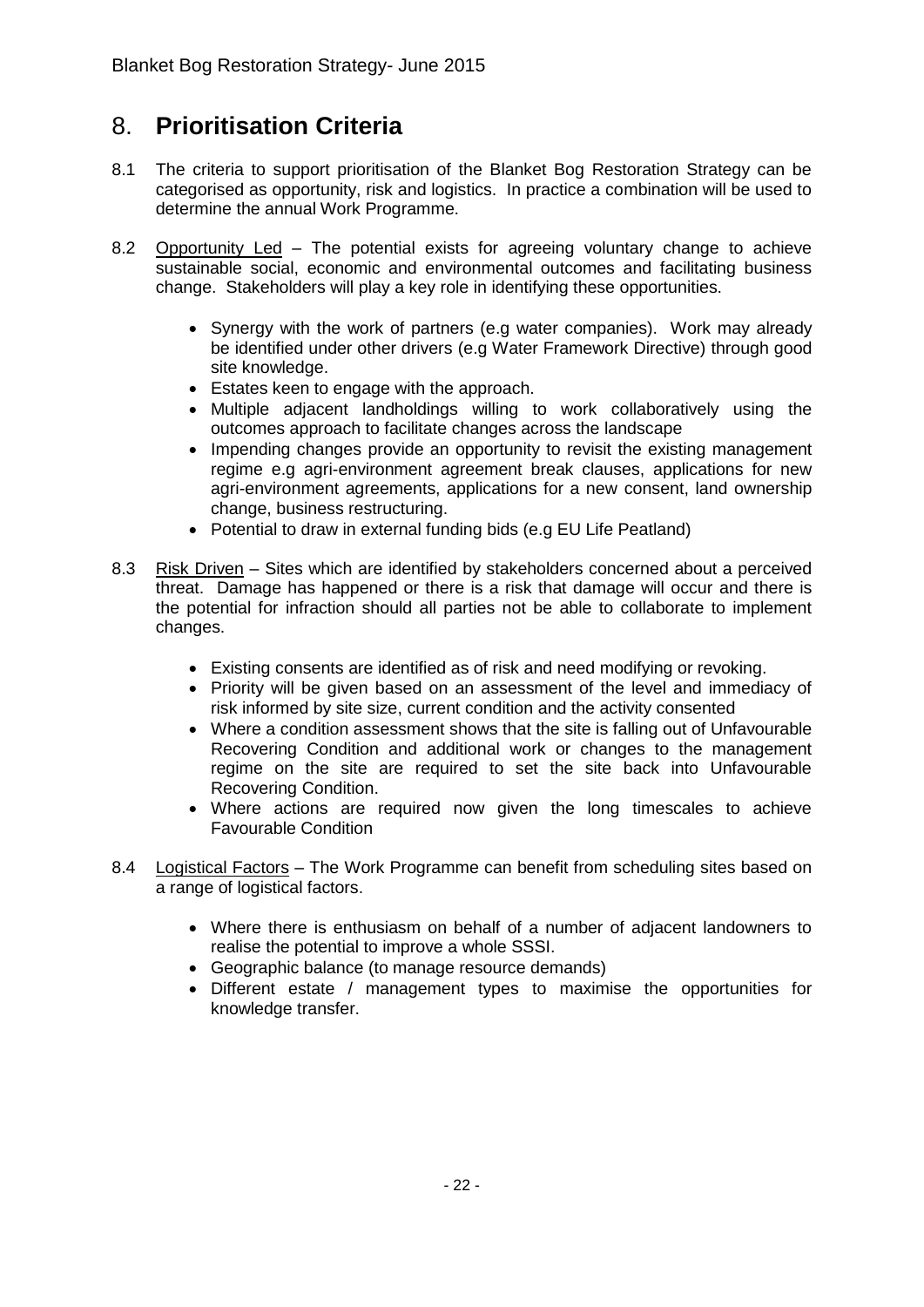## <span id="page-24-0"></span>9. **Bibliography**

Adaptation Sub-Committee Progress Report (2013): Managing the land in a changing climate.

Critchley et al. 2011. Condition surveys of upland priority habitat. Blanket Bogs. Unpublished report to Natural England.

European Commission (2000) Managing Natura 2000 sites: The provisions of Article 6 of the Habitats Directive 92/43/EEC. DG Environment.

EC (2007) Interpretation Manual of European Union Habitats. DG Environment. 144 pp.

EC (2012) Commission Note On Setting Conservation Objectives For Natura 2000 Sites.

Galbraith, C.A., Gill, M., Pepper, S. & Hill, T.O. 2013. *Natural England review of upland evidence - Assurance Group report*. (NEER007).

Hill, C.T., Cox, J., Lindsay, R., Groome, G. and Crowther, K. (2011) Consultation and Production of a Recommended Set of Standards for UK BAP Habitat Data. Report to Natural England.

Joint Nature Conservation Committee (2006) Common Standards Monitoring Uplands guidance habitat definitions.

JNCC (2011). *Towards an assessment of the state of UK Peatlands*, JNCC report No. 445.

JNCC (2013) European Community Directive on the Conservation of Natural Habitats and of Wild Fauna and Flora (92/43/EEC). Third Report by the United Kingdom under Article 17 on the implementation of the Directive from January 2007 to December 2012 Conservation status assessment for Habitat: H7130 - Blanket bogs.

Lindsey, R (2010) Peatbogs and Carbon. A critical synthesis to inform policy development in oceanic peat bog conservation and restoration in the context of climate change. University of East London.

Maddock, A. (2008) UK Biodiversity Action Plan; Priority Habitat Descriptions. BRIG.

Natural England (2010) England's peatlands: Carbon Storage and greenhouse gases. Natural England Report NE257.

Natural England (2013) *Conservation Objectives for European Sites in England. Strategic Standard* [http://publications.naturalengland.org.uk/publication/6734992977690624.](../AppData/Local/Microsoft/Windows/Temporary%20Internet%20Files/Content.Outlook/AppData/Local/Microsoft/Windows/Temporary%20Internet%20Files/m290562/AppData/Local/Microsoft/Windows/Temporary%20Internet%20Files/Content.Outlook/AppData/Local/Microsoft/Windows/Temporary%20Internet%20Files/AppData/Local/Microsoft/Windows/Temporary%20Internet%20Files/AppData/Local/Microsoft/Windows/Temporary%20Internet%20Files/Content.Outlook/AppData/Local/Microsoft/Windows/AppData/Roaming/Microsoft/Word/•http:/publications.naturalengland.org.uk/publication/6734992977690624)

Natural England (2013) Review of upland evidence – The effects of managed burning on upland peatland biodiversity, carbon and water (NEER004).

Natural England (2013) Review of Upland Evidence - Restoration of Degraded Blanket Bog (NEER003).

Natural England (2013) European Site Conservation Objectives [http://www.naturalengland.org.uk/ourwork/conservation/designations/sac/conservationobjecti](http://www.naturalengland.org.uk/ourwork/conservation/designations/sac/conservationobjectives.aspx) [ves.aspx.](http://www.naturalengland.org.uk/ourwork/conservation/designations/sac/conservationobjectives.aspx)